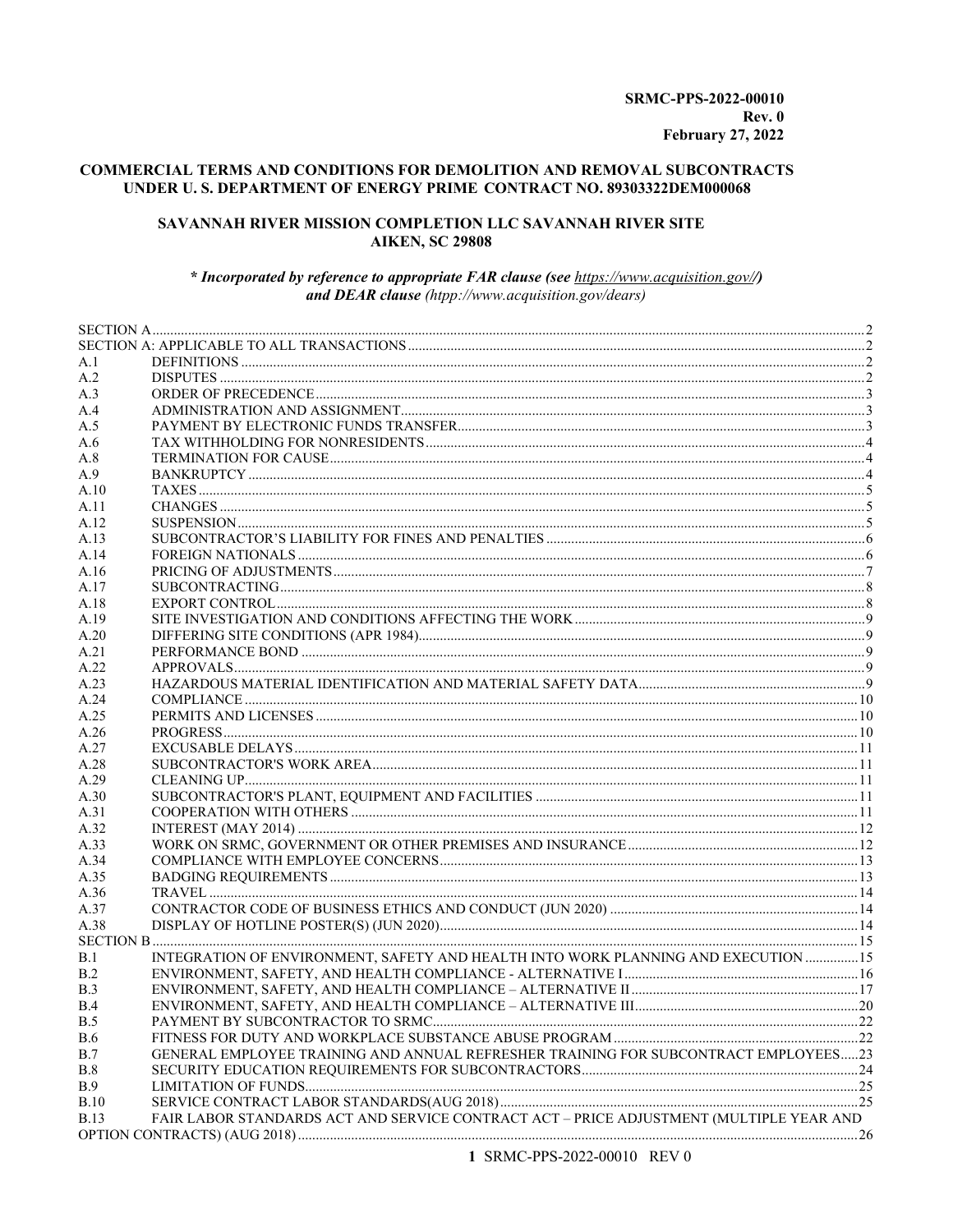| <b>B.14</b> | FAIR LABOR STANDARDS ACT AND SERVICE CONTRACT ACT - PRICE ADJUSTMENT (MAY 2014) 26 |  |
|-------------|------------------------------------------------------------------------------------|--|
| <b>B.15</b> |                                                                                    |  |
| <b>B.16</b> |                                                                                    |  |
| <b>B.17</b> |                                                                                    |  |

#### **SECTION A**

#### <span id="page-1-1"></span><span id="page-1-0"></span>**SECTION A: APPLICABLE TO ALL TRANSACTIONS**

#### <span id="page-1-2"></span>**A.1 DEFINITIONS**

The following terms shall have the meanings below:

- A. "Government" means the United States of America and includes the U.S. Department of Energy (DOE) or any duly authorized representative thereof.
- B. "SRMC" means Savannah River Mission Completion LLC (SRMC), under its prime contract with DOE.
- C. Item includes "commercial item," "commercial component," and "service" as defined in FAR 52.202-1.
- D. "Services" shall mean labor, direction of labor, production of technical information, consulting services or any other services furnished by Subcontractor and its Suppliers under this Subcontract.
- E. "Subcontractor" shall mean the person or organization entering into this Subcontract with SRMC.
- F. "Lower tier subcontractor" shall mean any subcontractor or supplier of any lower tier (sub-tier) that supplies goods and/or services to Subcontractor in connection with Subcontractor's obligations under this Subcontract.
- G. "Work" shall mean Supplies, Services, and Subcontractor Data provided by Subcontractor and its suppliers and lower tier subcontractors and all work performed with respect thereto, pursuant to this Subcontract.
- H. "SRMC Purchasing Representative" shall mean a person with the authority to execute, administer, and terminate the Subcontract, and make related determinations and findings. The term includes certain authorized representatives of the SRMC Purchasing Representative acting within the limits of their authority as delegated by the Purchasing Representative.

#### <span id="page-1-3"></span>**A.2 DISPUTES**

Subcontractor shall proceed diligently with performance of the Work, pending final resolution of any request for relief, dispute, claim, appeal, or action arising under the Subcontract, and comply with any decision by SRMC.

Subcontractor shall not be entitled to and neither SRMC, nor the Government shall be liable to Subcontractor or its lower tier subcontractors for damages in tort (including negligence), or contract except as specifically provided in this Subcontract.

Any claim for an adjustment to the subcontract price or time of performance which cannot be resolved by negotiation shall be considered a dispute within the meaning of this clause. For all claims in excess of \$50,000 Subcontractor shall certify that the claim is made in good faith; that the supporting data is accurate and complete; and that the amount requested accurately reflects the adjustment for which Subcontractor believes SRMC is liable.

If for any reason Subcontractor and SRMC are unable to resolve a claim for an adjustment, Subcontractor or SRMC shall notify the other party in writing that a dispute exists and request or provide a final determination by SRMC. Any such request by Subcontractor shall be clearly identified by reference to this clause and shall summarize the facts in dispute and Subcontractor's proposal for resolution.

SRMC shall, within thirty (30) days of any request by Subcontractor, provide a final written determination setting forth the contractual basis for its decision and defining what subcontract adjustments it considers equitable. Upon Subcontractor's acceptance of SRMC's determination, the Subcontract will be modified, and the determination implemented accordingly or, failing agreement, SRMC may in its sole discretion pay such amounts and/or revise the time for performance of the Work in accordance with SRMC'S final determination.

If SRMC's final determination is not accepted by Subcontractor, the parties agree to consider resolution of the dispute through some form of Alternative Dispute Resolution (ADR) process which is mutually acceptable to the parties. Either party may propose ADR by a written request made within ninety (90) days following SRMC'S final determination or in any event before final payment under the Subcontract. Should the parties agree to pursue an ADR process; each party will be responsible for its own expenses incurred to resolve the dispute.

If the parties do not agree to an ADR process or are unable to resolve the dispute through ADR, either party shall then have the right to pursue legal remedy. Any litigation shall be pursued in a court of competent jurisdiction located in the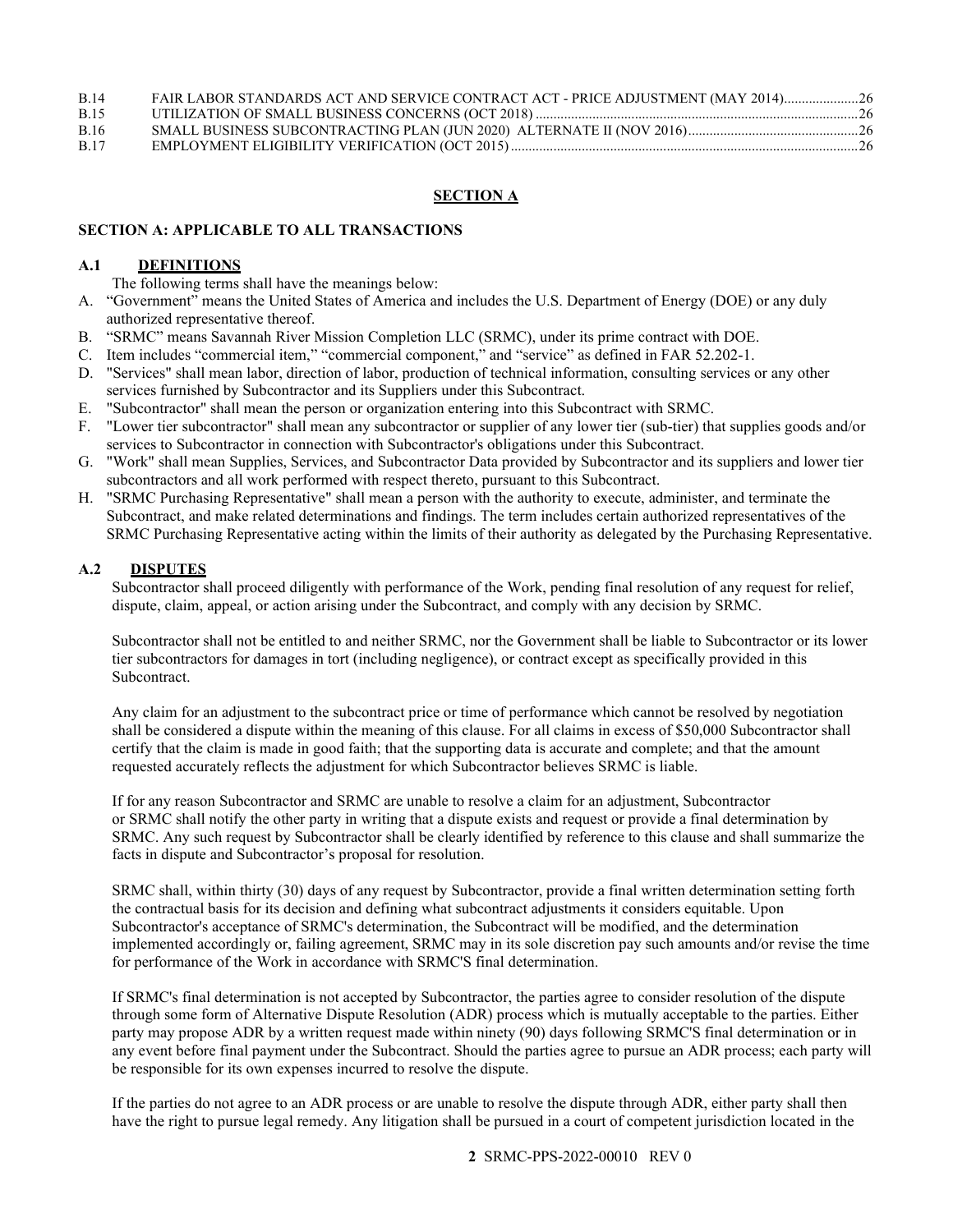State of South Carolina. The determination of any substantive issues of law shall be according to the Federal common law of Government contracts as stated and applied by Federal judicial bodies and boards of contract appeals of the Federal Government. If there is no applicable Federal Government contract law, the law of the State of South Carolina shall apply in the determination of such issues.

## <span id="page-2-0"></span>**A.3 ORDER OF PRECEDENCE**

- A. In the event of an inconsistency between the provisions of this Subcontract, the inconsistency shall be resolved by giving precedence as follows:
	- (1) Subcontract.
	- (2) These Terms and Conditions.
	- (3) Other provisions of this Subcontract, whether incorporated by reference or otherwise.
- B. Wherever references are made in this Order to standards or codes in accordance with which the Work under this Order is to be performed, the edition or revision of the standards or codes current on the effective date of this Order shall apply unless otherwise expressly stated in the specifications and drawings. In case of conflict between any reference standards and codes and any Order Document, the latter shall govern.
- C. Supplier shall perform all Work pursuant to this Order as an independent contractor. If any part of the Work is subcontracted, Supplier is responsible for having that subcontracted Work comply with the terms of this Order. No act or order of SRMC shall be deemed to be an exercise of supervision or control of performance hereunder. No provision of this Order and no action taken by SRMC under this Order shall be construed to make or constitute SRMC the employer or joint employer of any of the employees of Supplier or any Subcontractor.

## <span id="page-2-1"></span>**A.4 ADMINISTRATION AND ASSIGNMENT**

SRMC shall make payments under this Subcontract from funds advanced by the Government and agreed to be advanced by DOE, and not from its own assets. This Subcontract may be assigned by SRMC to DOE or its designee, and in case of such transfer and notice thereof to the Subcontractor, SRMC shall have no further responsibilities hereunder. The Subcontractor shall not assign rights or obligations to third parties without the prior written consent of SRMC. However, the Subcontractor may assign rights to be paid amounts due or to become due to a financing institution if SRMC is promptly furnished written notice and a signed copy of such assignment. Payments to an assignee shall be subject to set off or recoupment for any present or future claims of SRMC against the Subcontractor.

## <span id="page-2-2"></span>**A.5 PAYMENT BY ELECTRONIC FUNDS TRANSFER**

## A. Methods of Payment:

- (1) All payments by SRMC under this Subcontract shall be made by Electronic Funds Transfer (EFT) except as provided in Paragraph A.2 of this Provision. As used in this provision, the term "EFT" refers to the funds transfer and may also include the payment information transfer.
- (2) In the event SRMC is unable to release one or more payments by EFT, Subcontractor agrees to either:
	- (i) Accept payment by check or some other mutually agreeable method of payment; or
	- (ii) Request SRMC to extend payment due dates until such time as SRMC makes payment by EFT.
- B. Mandatory Submission of Subcontractor's EFT Information: Subcontractor is required to provide SRMC with the information required to make payment by EFT. Subcontractor shall provide this information directly to the office designated in this Subcontract, on forms provided by SRMC, no later than 15 days after award. If not otherwise specified in this Subcontract, the payment office is the designated office for receipt of Subcontractor's EFT information. In the event that the EFT information changes, Subcontractor shall be responsible for providing the updated information to the designated office.
- C. Mechanisms for EFT Payment: SRMC may make payment by EFT through either the Automated Clearing House (ACH) network, subject to the rules of the National Automated Clearing House Association, or the Fedwire Transfer System.
- D. Suspension of Payment:
	- (1) SRMC is not required to make any payment under this Subcontract until after receipt, by the designated office, of the correct EFT payment information from Subcontractor. Until receipt of the correct EFT information, any invoice or subcontract financing request shall be deemed not to be a proper invoice for the purpose of payment under this Subcontract.
	- (2) If the EFT information changes after submission of correct EFT information, SRMC shall begin using the changed EFT information no later than 30 days after its receipt by the designated office. However, Subcontractor may request that no further payments be made until the updated EFT information is implemented by the payment office.

E. Payment Information:

On the day payment on Subcontractor's invoice is due, SRMC will issue instructions to its bank to transfer payment to Subcontractor and will also send a FAX to Subcontractor explaining the details to support the payment.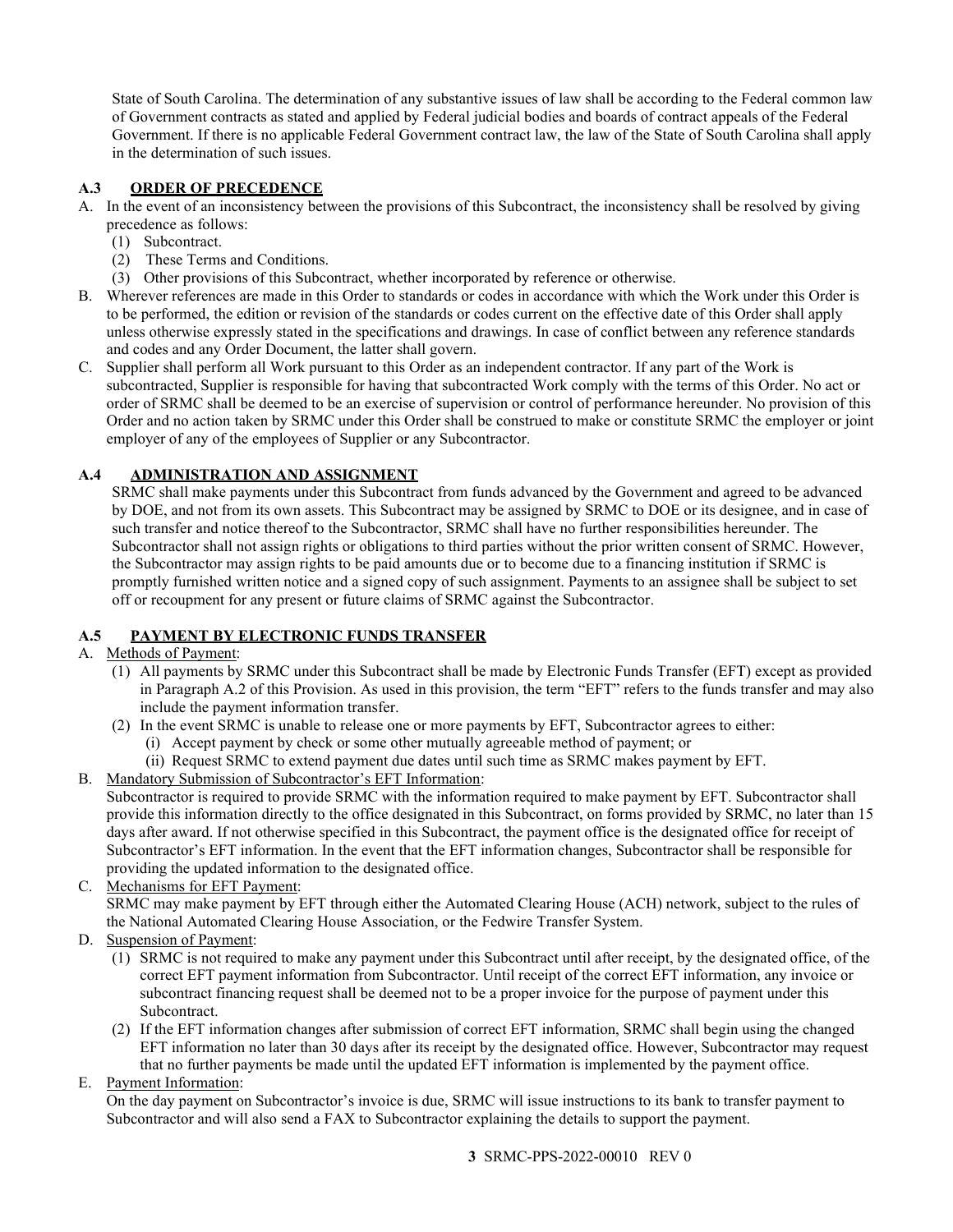- F. Liability for Uncompleted or Erroneous Transfer:
	- (1) If an uncompleted or erroneous transfer occurs because SRMC used the Subcontractor's EFT information incorrectly, SRMC remains responsible for -
		- (i) Making a correct payment; and
		- (ii) Recovering any erroneously directed funds.
	- (2) If an uncompleted or erroneous transfer occurs because Subcontractor's EFT information was incorrect, or was revised within 30 days of SRMC release of the EFT payment transaction instructions to the bank, and;
		- (i) If the funds are no longer under the control of the payment office, SRMC is deemed to have made payment and the Subcontractor is responsible for recovery of any erroneously directed funds; or
		- (ii) If the funds remain under the control of the payment office, SRMC shall not make payment and the provisions of paragraph D shall apply.

## <span id="page-3-0"></span>**A.6 TAX WITHHOLDING FOR NONRESIDENTS**

- A. Withholdings required by section 12-8-550 below do not apply to payments on Subcontracts for tangible personal property when those payments are not accompanied by services to be performed within the state of South Carolina.
- B. Under Title 12 of the Code of Laws of South Carolina, section 12-8-550, two (2) percent of each and every payment made to Suppliers and Subcontractors who are nonresidents of the State of South Carolina and are conducting a business or performing personal services of a temporary nature carried on within South Carolina must be withheld and forwarded to the South Carolina Tax Commission in cases where a Subcontract or a subcontract exceeds or could reasonably be expected to exceed ten thousand dollars (\$10,000.00) SRMC will withhold as required by law.
- C. Under Title 12 of the Code of Laws of South Carolina, section 12-8-540, seven (7) percent (five (5) percent for corporations) of each and every payment of rentals or royalties to subcontractors who are nonresidents of the State of South Carolina must be withheld and forwarded to the South Carolina Tax Commission in cases where the payments amount to twelve hundred dollars (\$1,200.00) or more a year. SRMC will withhold as required by law.
- D. The above withholdings will not be made provided the Subcontractor presents the affidavit of registration with the South Carolina Department of Revenue or the South Carolina Secretary of State's Office, or proof of having posted the appropriate bond with the South Carolina Tax Commission.

## **A.7 TERMINATION FOR CONVENIENCE**

SRMC reserves the right to terminate this Subcontract, or any part hereof, for its sole convenience. In the event of such termination, the Subcontractor shall immediately stop all work hereunder and shall immediately cause any and all of its suppliers and subcontractors to cease work. Subject to the terms of this Subcontract, the Subcontractor shall be paid a percentage of the Subcontract price reflecting the percentage of the work performed prior to the notice of termination, plus reasonable charges the Subcontractor can demonstrate to the satisfaction of SRMC using its standard record keeping system, have resulted from the termination. The Subcontractor shall not be paid for any work performed or costs incurred which reasonably could have been avoided.

## <span id="page-3-1"></span>**A.8 TERMINATION FOR CAUSE**

- A. SRMC may terminate this Subcontract, or any part hereof, for cause in the event of any default by the Subcontractor, or if the Subcontractor fails to comply with any subcontract terms and conditions, or fails to provide SRMC, upon request, with adequate assurances of future performance. In the event of termination for cause, SRMC shall not be liable to the Subcontractor for any amount for supplies or services not accepted, and the Subcontractor shall be liable to SRMC for any and all rights and remedies provided by law. If it is determined that SRMC improperly terminated this subcontract for default, such termination shall be deemed a termination for convenience.
- B. Subcontractor shall not be liable to SRMC for delays in performance occasioned by causes beyond Subcontractor's reasonable control and without its fault or negligence, including but not limited to acts of God or of the public enemy, acts of the government in its sovereign capacity, fires, floods, epidemics, quarantine restrictions, strikes, unusually severe weather, and delays of Subcontractor's suppliers at any tier. However, the delays of Subcontractor's suppliers at any tier must be proved to be beyond the control of both Subcontractor and its suppliers and without fault or negligence of either
- C. The rights and remedies of SRMC in this clause are in addition to any other rights and remedies provided by law or under this Subcontract.

## <span id="page-3-2"></span>**A.9 BANKRUPTCY**

If the Subcontractor enters into any proceeding relating to bankruptcy, it shall give written notice to the SRMC Purchasing Representative responsible for administering this Subcontract within five (5) days of initiation of the proceedings. The notification shall include the date on which the proceeding was filed, the identity and location of the court and a listing of the Subcontract numbers for which final payment has not been made.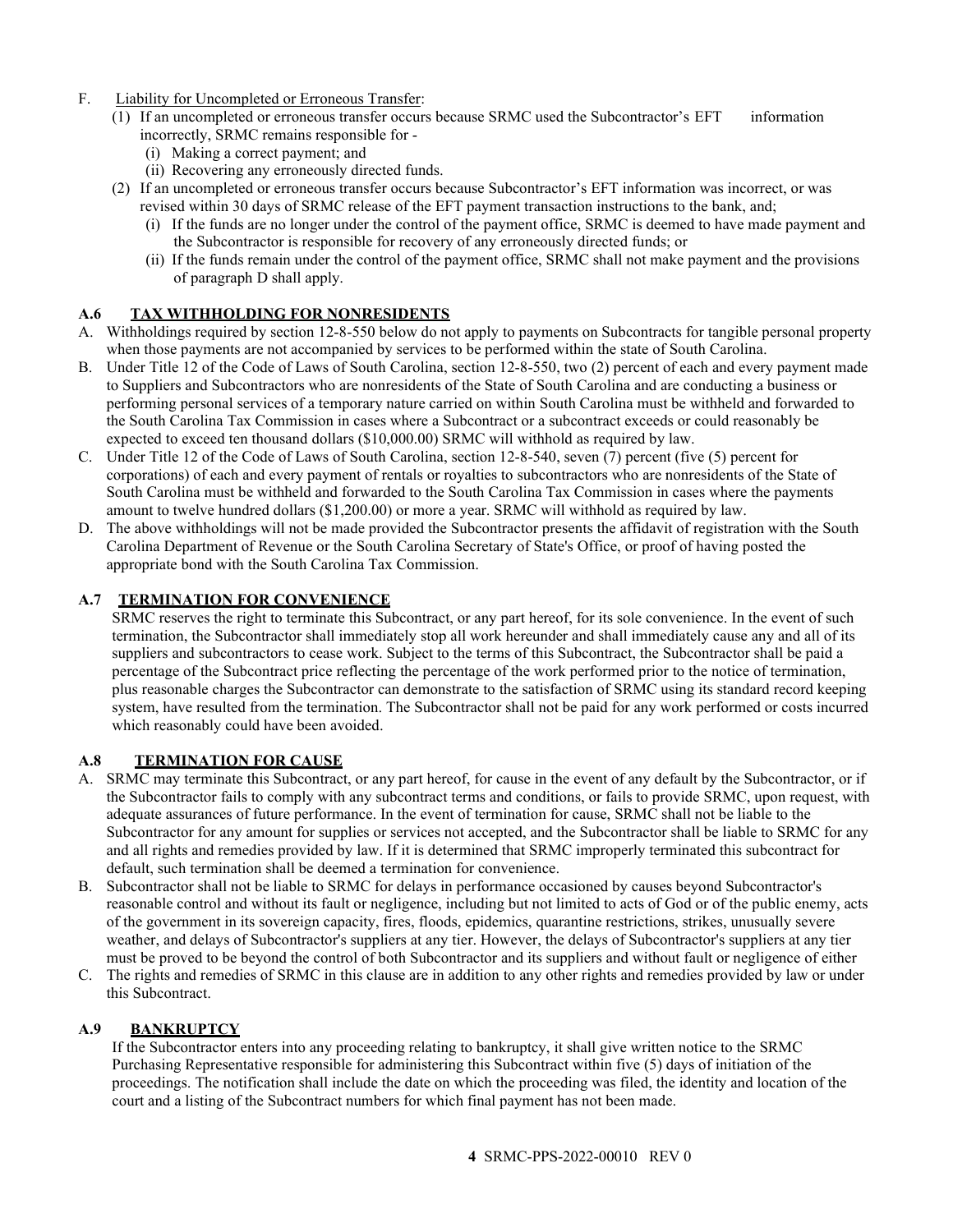## <span id="page-4-0"></span>**A.10 TAXES**

Subcontractor shall not collect an increment for South Carolina sales or use tax from SRMC for the items provided under this Subcontract beyond such taxes paid by the Subcontractor to its suppliers. The Subcontract price includes all applicable federal, state, and local taxes and duties.

## <span id="page-4-1"></span>**A.11 CHANGES**

- A. SRMC may, at any time, without notice to the sureties, by written Change Notice, unilaterally make any change in the Work within the general scope of this Subcontract, including but not limited to changes:
	- (a) In the specifications;
	- (b) In the method, manner, or sequence of Subcontractor Work;
	- (c) In the Government or SRMC furnished facilities, equipment, materials, services or site(s);
	- (d) Directing acceleration or deceleration in the performance of the Work; and
	- (e) Modifying the Subcontract Schedule or the Subcontract Milestones.
- B. In addition, in the event of an emergency which SRMC determines endangers life or property, SRMC may use oral orders to Subcontractor for any work required by reason of such emergency. Subcontractor shall commence and complete such emergency work as directed by SRMC. Such orders will be confirmed by Change Notice.
- C. All other changes that are outside the general scope of this Subcontract or that relate to provisions not enumerated above shall be by written bilateral modification.
- D. If at any time Subcontractor believes that acts or omissions of SRMC, or the Government constitute a change to the Work not covered by a Change Notice, Subcontractor shall within ten (10) calendar days of discovery of such act or omission submit a written Change Notice Request explaining in detail the basis for the request. SRMC will either issue a Change Notice or deny the request in writing.
- E. If any change under this clause directly or indirectly causes an increase or decrease in cost of, or the time required for, the performance of any part of the Work under this Subcontract, whether or not changed by any order, an equitable adjustment shall be made and the Subcontract modified accordingly. However, Subcontractor shall not be entitled to and neither SRMC, nor the Government shall be liable to Subcontractor or its lower tier subcontractors for increased costs in connection with any changes or delays in the Work for claims arising in tort (including negligence), or in contract except as specifically provided in this Subcontract.
- F. If the Subcontractor intends to assert a request for an equitable adjustment under this clause, it must, within ten (10) calendar days after receipt of a Change Notice provide written notification of such intent and within a further ten (10) calendar days, pursuant to the article titled "PRICING OF ADJUSTMENTS", submit to SRMC a written proposal setting forth the nature, schedule impact and monetary extent of such claim in sufficient detail to permit thorough analysis and negotiation.
- G. Additional cost or damages recoverable by Subcontractor for any claim for acceleration allowable under this Subcontract shall be limited to additional costs incurred by Subcontractor due to increased shift length; increased number of days worked per week; increased quantity of construction equipment and materials; increased supervision and other Jobsite overheads.
- H. Any delay by Subcontractor in giving notice or presenting a proposal for adjustment under this clause shall be grounds for rejection of the claim if and to the extent SRMC or the Government are prejudiced by such delay. In no case shall a claim by Subcontractor be considered if asserted after final payment under this Subcontract.
- I. Failure by SRMC and Subcontractor to agree on any adjustment shall be a dispute within the meaning of the term and condition titled "DISPUTES." However, Subcontractor shall proceed diligently with performance of the work as changed pending final resolution of any request for relief, dispute, claim appeal, or action arising under the Subcontract and comply with any decision of SRMC.

## <span id="page-4-2"></span>**A.12 SUSPENSION**

- A. SRMC may by written notice to Subcontractor, suspend at any time the performance of all or any portion of the Work to be performed under the Subcontract. Upon receipt of such notice, Subcontractor shall, unless the notice requires otherwise:
	- (a) Immediately discontinue Work on the date and to the extent specified in the notice,
	- (b) Place no further orders or subcontracts for material, services, or facilities with respect to suspended Work other than to the extent required in the notice,
	- (c) Promptly make every reasonable effort to obtain suspension upon terms satisfactory to SRMC of all orders, subcontracts and rental agreements to the extent they relate to performance of suspended Work,
	- (d) Continue to protect and maintain the Work including those portions on which Work has been suspended, and
	- (e) Take any other reasonable steps to minimize costs associated with such suspensions.
- B. As full compensation for such suspension, Subcontractor will be reimbursed for the following costs, excluding profit, reasonably incurred, without duplication of any item, to the extent that such costs directly result from such Work suspension: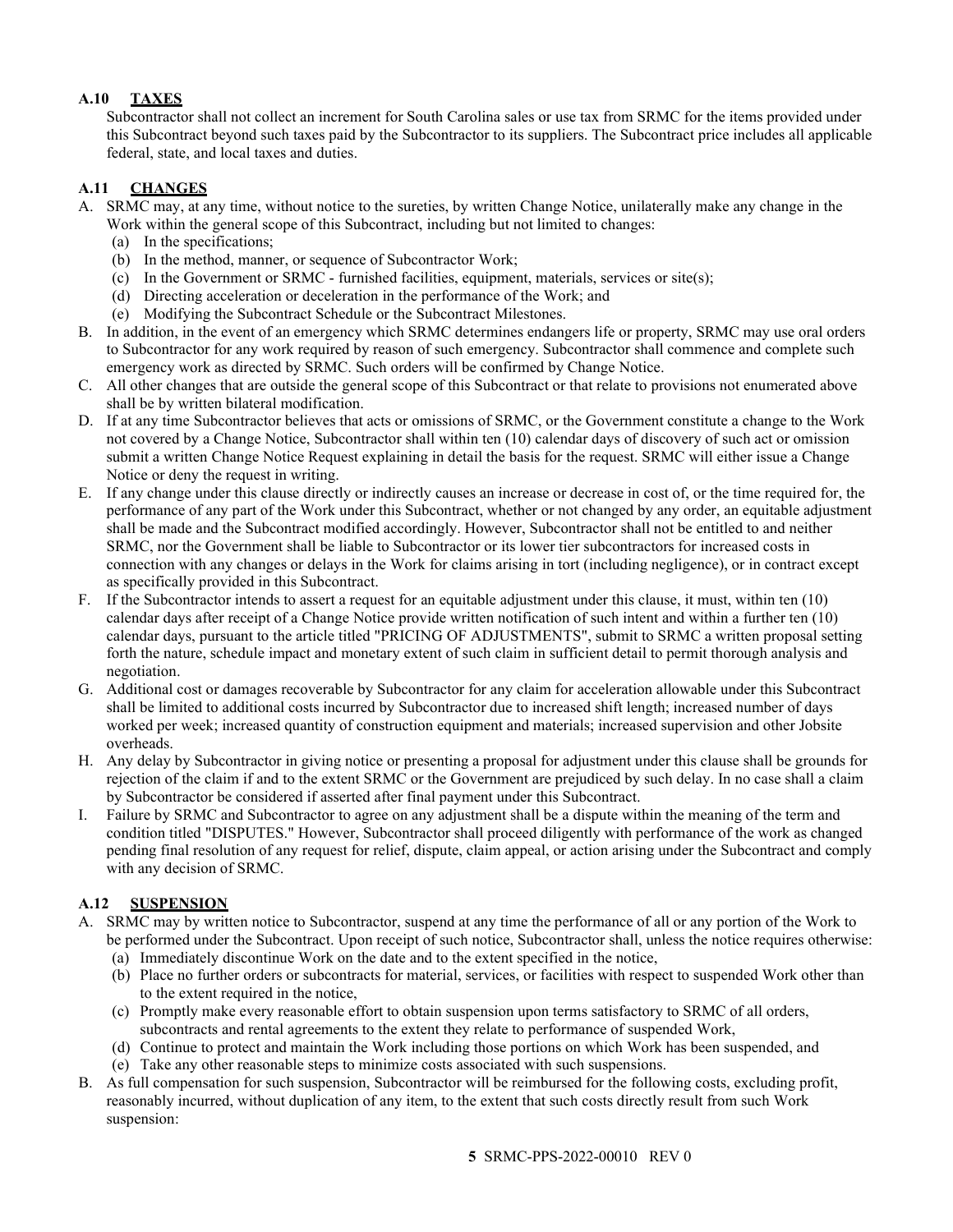- (a) A standby charge to be paid to Subcontractor during the period of Work suspension, which standby charge shall be sufficient to compensate Subcontractor for keeping, to the extent required in the suspension notice, its organization and equipment committed to the Work on a standby basis,
- (b) All reasonable costs associated with mobilization and demobilization of Subcontractor's plant, forces and equipment, and
- (c) An equitable amount to reimburse Subcontractor for the cost of maintaining and protecting that portion of the Work upon which performance has been suspended.
- C. Upon receipt of notice to resume suspended Work, Subcontractor shall immediately resume performance under this Subcontract to the extent required in the notice.
- D. If the Subcontractor intends to assert a claim for equitable adjustment under this clause, it must, within ten (10) calendar days after receipt of notice to resume Work, submit to SRMC a written statement setting forth the schedule impact and monetary extent of such claim in sufficient detail to permit thorough analysis. No adjustment shall be made for any suspension to the extent that performance would have been suspended, delayed, or interrupted by any Subcontractor noncompliance with the requirements of this Subcontract.

## <span id="page-5-0"></span>**A.13 SUBCONTRACTOR'S LIABILITY FOR FINES AND PENALTIES**

- A. Subcontractor is liable to SRMC for all fines and penalties assessed by any governmental entity against SRMC or DOE as a result of Subcontractor's failure to perform its work under this Subcontract in compliance with the requirements of this Subcontract.
- B. Subcontractor shall indemnify, defend and hold harmless SRMC and DOE from and against any and all claims, demands, actions, causes of action, suits, damages, expenses, including attorney's fees, and liabilities whatsoever resulting from or arising in any manner on account of the assessment of said fines and penalties against SRMC or DOE.

### <span id="page-5-1"></span>**A.14 FOREIGN NATIONALS**

### *(As used in this Article, the term "Foreign National" is defined to be a person who was born outside the jurisdiction of the United States, is a citizen of a foreign government and has not been naturalized under U.S. law.)*

- A. The Subcontractor shall obtain the approval of SRMC, in writing, prior to any visit to a DOE or SRMC facility by any Foreign National in connection with work being performed under this Order, in accordance with the requirements of DOE Order 142.3, Unclassified Foreign Visits and Assignments Program. Visits are normally for the purpose of technical discussions, orientation, observation of projects or equipment, training, subcontract service work, including delivery of materials, or for courtesy purposes. The term "visit" also includes officially sponsored attendance at a DOE or SRMC event off-site from the DOE/SRMC facility but does not include off-site events and activities open to the general public. Subcontractors should be aware that required forms and documents necessary for approval of visits by Foreign Nationals should be submitted to the SRMC Purchasing Representative at least four (4) to six (6) weeks prior to the visit, depending on the nationality of the individual and the areas to be visited. Forms can be obtained from the SRMC Purchasing Representative.
- B. In addition, the Subcontractor shall obtain the approval of the SRMC Purchasing Representative, in writing, prior to the employment of, or participation by, any Foreign National in the performance of work under this Subcontract or any lower tier subcontract at offsite locations. Such approvals will be processed in accordance with the requirements of DOE Order 142.3
- C. In the performance of off-site work, Foreign Nationals only incidentally involved with a SRMC Subcontract, and who have no knowledge that their activities are associated with SRMC Subcontract work, are exempt from the above.

### **A.15 INCORPORATION BY REFERENCE**

This Subcontract incorporates certain clauses by reference. These clauses apply as if they were incorporated in their entirety. For Federal Acquisition Regulation (FAR) and Department of Energy Acquisition Regulation (DEAR) provisions incorporated by reference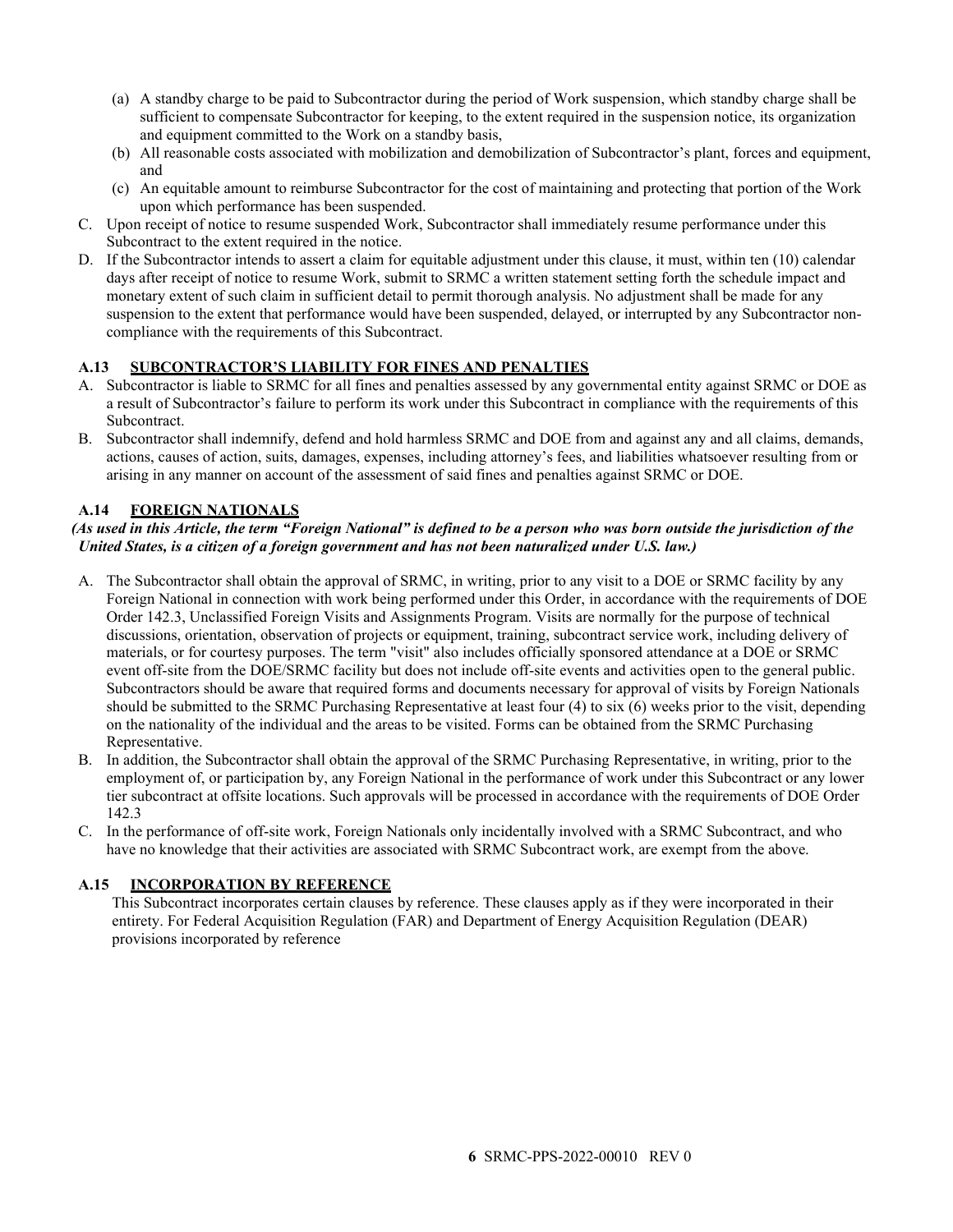"Contract" means this Subcontract or Purchase Order (except in instances when it is not applicable or appropriate) and includes changes and modifications to this Subcontract.

"Contractor" or "Supplier" means the party to whom this Subcontract or Purchase Order is awarded (except in instances when it is not applicable or appropriate).

"Government" means SRMC (except in instances when it is not applicable or appropriate. At a minimum, the change in meaning to "SRMC" does not apply to clauses addressing (i) property, real, personal, intellectual or mixed (SRMC authorized to exercise all rights the Government possesses under such clauses), (ii) nuclear or other governmental indemnification of the Contractor, or (iii) when a right, act, authorization, or obligation can be granted or performed only by the Government's duly authorized representative).

"Contracting Officer" means the Procurement Representative of SRMC (except in instances when it is not applicable or appropriate. At a minimum, the change in meaning to "SRMC" does not apply to clauses addressing (i) property, real, personal, intellectual or mixed (SRMC authorized to exercise all rights the Government possesses under such clauses), (ii) nuclear or other governmental indemnification of the Contractor, or (iii) when a right, act, authorization, or obligation can be granted or performed only by the Government's duly authorized representative).

"Subcontractor" means any party entering into an agreement with the Supplier or any lower tier subcontractor for the furnishing of supplies or services required for performance of this Subcontract.

## *The following clauses, as well as others that may be specified in these Terms and Conditions, are incorporated by reference:*

- (1) FAR 52.222-26, Equal Opportunity (SEP 2016) *(This Clause is applicable if Order exceeds \$10,000).*
- (2) FAR 52.222-35, Equal Opportunity for Veterans (JUN 2020) *(This Clause is applicable if Order exceeds \$100,000)*
- (3) FAR 52.222-36, Equal Opportunity for Workers with Disabilities (JUN 2020) (**This** *Clause is applicable if Order exceeds \$10,000)*
- (4) DEAR 952.250-70, Nuclear Hazards Indemnity Agreement (AUG 2016) (*This Clause is applicable if Order may involve public liability as a result of a nuclear incident.)*
- (5) FAR 52. 219-8, Utilization of Small Business Concerns (OCT 2018) **(***This Clause is applicable if Order exceeds \$700,000 or \$1,500,000 if this Order is for the construction of any public facility unless this Order is with a small business concern.)*
- (6) FAR 52.247-64, Preference for Privately Owned U.S.-Flag Commercial Vessels (Feb 2006) (*This Clause is applicable if this Order is a contract or agreement for ocean transport services or a construction contract.)*
- (7) FAR 52.244.6, Subcontracts for Commercial Items (AUG 2020)

### <span id="page-6-0"></span>**A.16 PRICING OF ADJUSTMENTS**

When costs are a factor in any determination of a Subcontract adjustment pursuant to the Term and Condition titled "CHANGES", or any other provision of this Subcontract, such costs, upward or downward, shall be submitted by Subcontractor in the form of a lump sum proposal on SRMC'S forms "Change Notice Proposal Summary" and "Proposal Detail Worksheet"

The proposal shall include an itemized breakdown of all increases or decreases in at least the following detail:

A. Direct Labor:

Charges for labor furnished and used by Subcontractor shall be allowable for all manual classifications up to and including foremen. Charges shall not be included for superintendents, assistant superintendents, general foreman, surveyors, office personnel, timekeepers, and maintenance mechanics; these costs are recovered in the overhead and profit rates established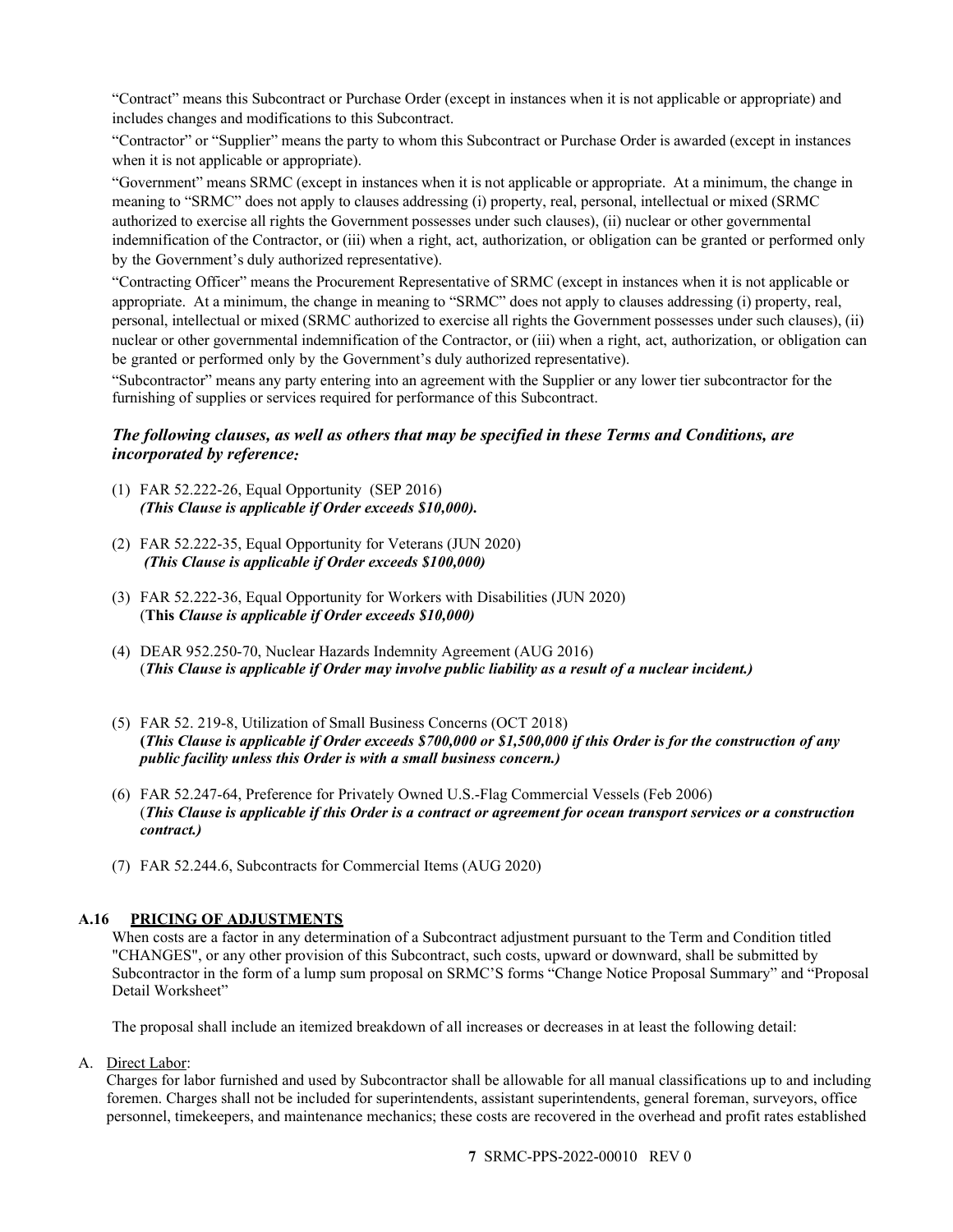by this clause. Labor rates used to calculate the costs shall be those rates in effect during accomplishment of the changes.

Direct labor costs shall include, in addition to direct payroll costs, payroll taxes, insurance, vacation allowance, subsistence, travel time, overtime premium and any other payroll additives required to be paid by Subcontractor by law or labor agreement(s).

### B. Equipment:

Charges shall be allowable for the rental and operation of all equipment furnished and used by Subcontractor, except for equipment or tools with a new cost at point of origin of Five Hundred Dollars or less each, which are deemed to be covered in the overhead and profit rates established by this clause.

For Subcontractor-owned equipment, reasonable equipment charges shall be allowed in accordance with the following:

- 1. Rental rates as agreed upon in the Subcontract; or
- 2. Rental rates not greater than seventy percent (70%) of Data Quest Blue Book daily rental rates applicable for the period of performance of the change; and
- 3. Appropriately discounted to stand-by rates for idle time reasonably required.

When the operated use of equipment is infrequent and, as determined by SRMC, such equipment need not remain at the work site continuously, charges shall be limited to actual hours of use. Equipment not operating but retained at the location of changes at SRMC'S direction shall be charged at the standby rate.

For Rental Equipment not owned by Subcontractor, charges will be computed based on actual invoice cost.

For the cost of both rented and owned to be allowable, Subcontractor must justify and SRMC agree that the individual pieces of equipment are needed, are appropriate for the work, and that the mobilization costs are allocable to the change.

- C. Materials: Approved incurred costs for material incorporated into the changed Work or required for temporary construction facilities made necessary by the change shall be allowable at net cost delivered to the job site.
- D. Overhead, Profit and All Other Costs: Overhead, profit and markup percentages included in the proposal, shall include, but not be limited to, insurance, use of small tools, incidental job burdens, and general home and field office expense. No percentages for overhead, profit or lower tier markup will be allowed on employment taxes under FICA and FUTA.

The maximum percentage for the overhead, profit and markup shall not exceed those shown below.

For work subcontracted to a lower tier subcontractor by Subcontractor, the proposal submitted to SRMC shall only include one overhead percentage and one profit percentage in addition to Subcontractor's markup. No more than these three percentages will be allowed regardless of the number of tiers of Suppliers. The lower tier's percentage of overhead and profit shall not exceed those shown below.

Allowable percentages on changes for direct hire work will not exceed the following: 10 percent overhead and 10 percent profit on the first \$20,000; 7.5 percent overhead and 7.5 percent profit on the next \$30,000; and 6.75 percent overhead and 6.75 percent profit on balance over \$50,000. Profit shall be computed by multiplying the profit percentage by the sum of the direct costs and computed overhead costs.

The prime Subcontractor's fee on work performed by lower tier subcontractors will be based on the net increased cost to the prime Subcontractor as applicable. Allowable fee on changes will not exceed the following: 8 percent fee on the first \$20,000; 5.5 percent fee on the next \$30,000; and 2 percent fee on balance over \$50,000.

### <span id="page-7-0"></span>**A.17 SUBCONTRACTING**

Subcontractor shall not subcontract all or substantially all the Work without the prior written approval of SRMC. This provision shall not apply to purchases of standard commercial articles or raw materials on which Subcontractor shall perform further work. Any standards of performance governing worked performed under this Subcontract shall be reproduced in subcontracts to suppliers and lower tier subcontractors, as appropriate.

### <span id="page-7-1"></span>**A.18 EXPORT CONTROL**

A. U. S. Government property purchased or acquired under this Subcontract may or may not be authorized for export from the U.S. to a foreign country. If export is allowed, the Subcontractor is solely responsible for obtaining all required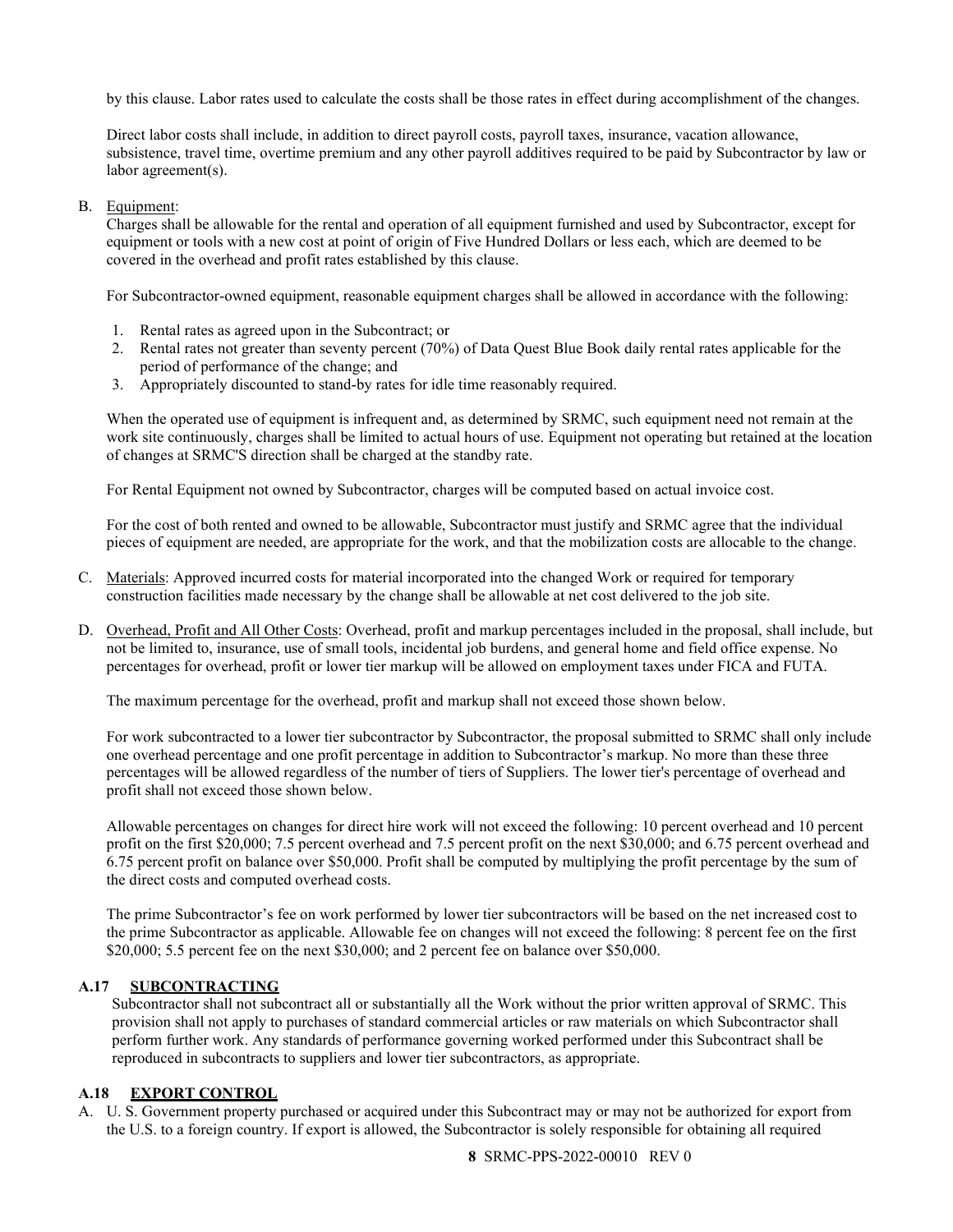clearances or approvals. The Subcontractor also is required to pass on this information and any other DOE-provided export control guidance if the property is resold (including domestic retransfers) or otherwise disposed.

- B. The use, disposition, export and re-export of the property is subject to all applicable U.S. laws and regulations, including the Atomic Energy Act of 1954, as amended; the Arms Export Control Act (22 USC 2751 et seq.); the Export Administration Act of 1979 (560 USC Append 2401 et seq.); DOE Regulations (10 CFR Part 810); International Traffic in Arms Regulations (22 CFR 120 et seq.); Export Administration Regulations (15 CFR 730et seq.); Foreign Assets Control Regulations (31 CFR 500 et seq.); and the Espionage Act (37 USC 791 et seq.) which among other things, prohibit:
	- (1) The making of false statement and concealment of any material information regarding the use or disposition, export or re-export of the property; and
	- (2) Any use of disposition, export or re-export of the property which is not authorized in accordance with the provisions of this Subcontract.

## <span id="page-8-0"></span>**A.19 SITE INVESTIGATION AND CONDITIONS AFFECTING THE WORK**

- A. Subcontractor shall have the sole responsibility for satisfying itself concerning the nature and location of the Work and the general and local conditions, including but not limited to the following:
	- (1) Transportation, access, disposal, handling and storage of materials.
	- (2) Availability and quality of labor, water, electric power and road conditions.
	- (3) Climatic conditions, tides and seasons.
	- (4) River hydrology and river stages.
	- (5) Physical conditions at the Jobsite and the project area as a whole.
	- (6) Topography and ground surface conditions.
	- (7) Equipment and facilities needed preliminary to and during the performance of the Work.
- B. The failure of Subcontractor to acquaint itself with any applicable conditions will not relieve Subcontractor of the responsibility for properly estimating either the difficulties or the cost of successfully performing Subcontractor's obligations under this Subcontract.
- C. Where SRMC, or the Government has made investigations of subsurface conditions in areas where Work is to be performed under this Subcontract, such investigations are made by SRMC and the Government for the purpose of study and design. If the records of such investigations are included in the Subcontract Documents, the interpretation of such records shall be the sole responsibility of Subcontractor. Neither SRMC, nor the Government assumes any responsibility whatsoever in respect to the sufficiency or accuracy of such investigations, the records thereof, or of the interpretations set forth and there is no warranty or guarantee, either express or implied, that the conditions indicated by such investigations or records thereof are representative of those existing throughout such areas, or any part thereof, or that unforeseen developments may not occur, or that materials other than or in proportions different from those indicated may not be encountered.

## <span id="page-8-1"></span>**A.20 DIFFERING SITE CONDITIONS (APR 1984)**

FAR 52.236-2 (Subcontractor shall notify SRMC within 24 hours of occurrence.) *(Applies to FFP Construction or D&D Work Only)*

## <span id="page-8-2"></span>**A.21 PERFORMANCE BOND**

- A. The Subcontractor shall furnish a performance bond for the protection of SRMC and the Government in an amount equal to 100 percent of the value of this Subcontract.
- B. The Subcontractor shall furnish all executed bonds, including any necessary reinsurance agreements, to the Purchasing Representative, within 10 days after Notice of Award, but in any event, before starting work.
- C. SRMC may require additional performance bond protection when the value of this Subcontract is increased. SRMC may secure additional protection by directing the Subcontractor to increase the penal amount of the existing bond or to obtain an additional bond.
- D. The bonds shall be in the form of firm commitment, supported by corporate sureties whose names appear on the list contained in Treasury Department Circular 570, individual sureties, or by other acceptable security such as postal money order, certified check, cashier's check, irrevocable letter of credit, or, in accordance with Treasury Department regulations, certain bonds or notes of the United States.

## <span id="page-8-3"></span>**A.22 APPROVALS**

The approval by SRMC of designs, work drawings, specifications, reports, or any other data submitted by Subcontractor hereunder shall not affect or relieve Subcontractor from any responsibility to furnish said items in full conformance with the requirements of this Subcontract.

## <span id="page-8-4"></span>**A.23 HAZARDOUS MATERIAL IDENTIFICATION AND MATERIAL SAFETY DATA**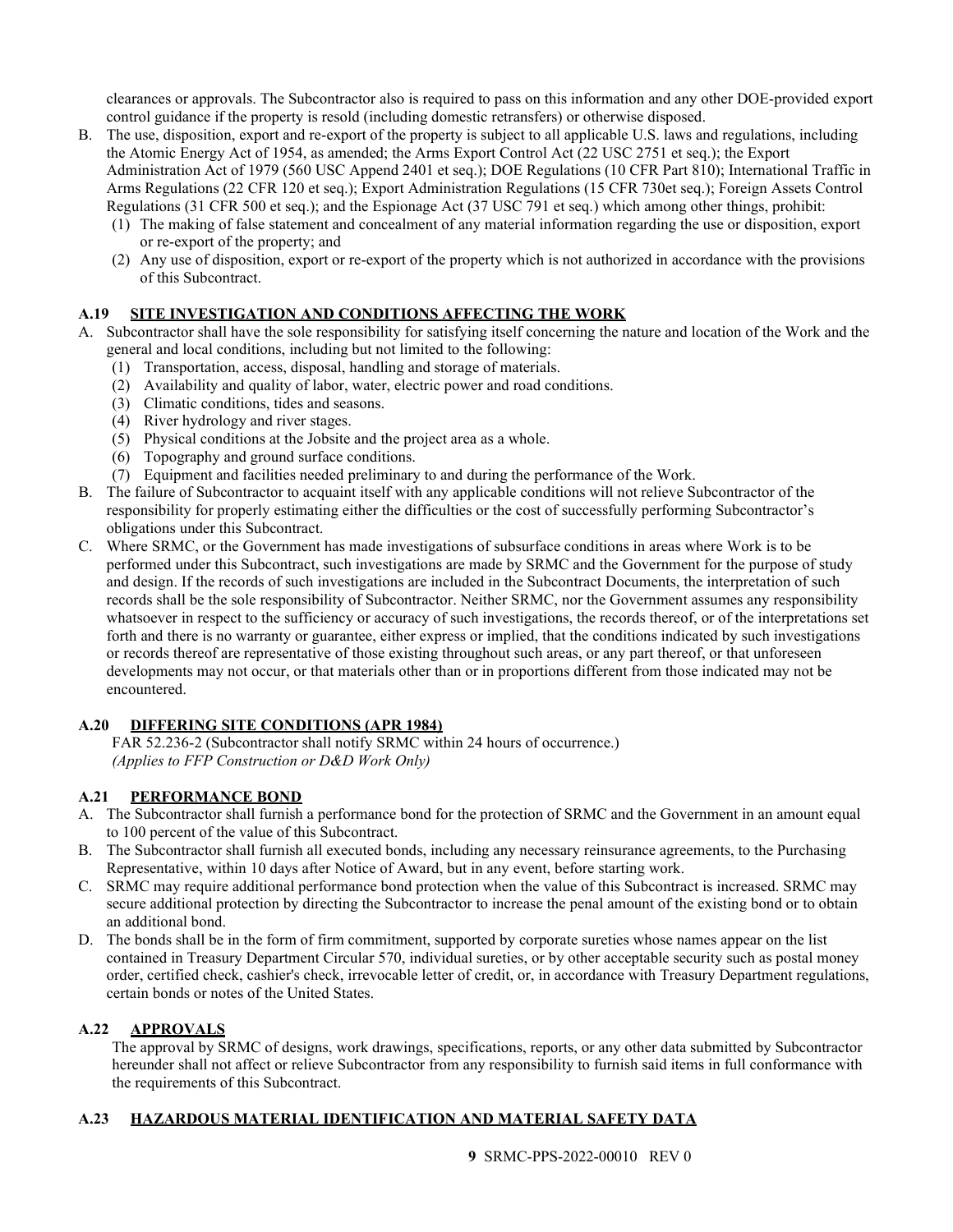- A. Subcontractor agrees to submit a Material Safety Data Sheet (for all hazardous materials/chemicals to the SRMC Purchasing Representative/STR for approval before chemical is brought onto SRS. This obligation applies to all materials delivered under this Subcontract which will involve exposure to hazardous materials/chemicals or items containing these materials/chemicals.
- B. All chemical containers shall be clearly labeled per OSHA standards. Chemicals not in an original container shall also be properly labeled with the product name and hazard markings per the Material Safety Data Sheet on file. Immediate use containers such as painter's pail, etc., are exempt from labeling requirements.
- C. Neither the requirements of this article nor any act or failure to act by SRMC or the Government shall relieve Subcontractor of any responsibility or liability for the safety of SRMC, Government, Supplier, or subcontractor personnel or property.
- D. Subcontractor shall comply with applicable Federal, state, and local laws, codes, ordinances, and regulations (including the acquisition of licenses and permits) in connection with hazardous materials/chemicals.
- E. The Government and SRMC's rights in data furnished under this Subcontract with respect to hazardous materials/chemicals are as follows:
	- (1) To use, duplicate, and disclose any data to which this article is applicable. The purposes of this right are to (i) apprise personnel of the hazards to which they may be exposed in using, handling, packaging, transporting, or disposing of hazardous materials/chemicals; (ii) obtain medical treatment for those affected by the material/chemical; and (iii) have others use, duplicate, and disclose the data for SRMC and the Government for these purposes.
	- (2) To use, duplicate, and disclose data furnished under this article, in accordance with subparagraph E (1) above, takes precedence over any other article of this Subcontract providing for rights in data.
	- (3) That SRMC and the Government are not precluded from using similar or identical data acquired from other sources.
	- (4) That the data shall not be duplicated, disclosed, or released outside of SRMC or the Government, in whole or in part for any acquisition or manufacturing purpose, if the following legend is marked on each piece of data to which this article applies: "This is furnished under United States Government Contract No. 89303322DEM000068and shall not be used, duplicated, or disclosed for any acquisition or manufacturing purpose without the permission of SRMC. This legend shall be marked on any reproduction of this data."
	- (5) That Subcontractor shall not place the legend or any other restrictive legend on any data which
		- (i) Subcontractor or any Subcontractor previously delivered to SRMC or the Government without limitations or (ii) Should otherwise be delivered without limitations.
- F. Subcontractor shall insert this article, including this paragraph F, with appropriate changes in the designation of the parties, in subcontracts at any tier (including purchase designations or purchase orders) under this Subcontract involving hazardous materials/chemicals.

### <span id="page-9-0"></span>**A.24 COMPLIANCE**

Subcontractor shall comply with all applicable federal, state, and local laws and ordinances and all pertinent lawful orders, rules, and regulations, including new provisions of 10 CFR 851 relating to Health and Safety. Compliance shall be a material requirement of this subcontract.

### <span id="page-9-1"></span>**A.25 PERMITS AND LICENSES**

Except as otherwise specified, Subcontractor shall procure and pay for all permits, licenses and inspections, other than inspections performed by SRMC and shall furnish any bonds, security, or deposits required by the Government, state, territory, municipality, or other political subdivisions to permit performance of the Work hereunder. This includes but is not necessarily limited to identifying if such permits and licenses are required, compiling the information and data required for applications to obtain permits and licenses, filing of necessary applications for such permits and licenses, and providing any additional information or data required.

Where permits and licenses are furnished by SRMC or the Government, the Subcontractor shall provide all reasonable assistance requested, including the providing of any necessary information or data.

### <span id="page-9-2"></span>**A.26 PROGRESS**

Subcontractor shall give SRMC full information in advance as to its plans for performing each part of the Work. If at any time, Subcontractor's actual progress is inadequate to meet the requirements of this Subcontract, SRMC may so notify Subcontractor who shall thereupon take such steps as may be necessary to improve its progress. If within a reasonable period as determined by SRMC Subcontractor does not improve performance to meet the currently approved Subcontract Schedule, SRMC may require an increase in Subcontractor's labor force, the number of shifts, overtime operations, additional days of Work per week and an increase in the amount of construction plant, all without additional cost to SRMC. Neither such notice nor SRMC's failure to issue such notice shall relieve Subcontractor of its obligation to achieve the quality of Work and rate of progress required by this Subcontract.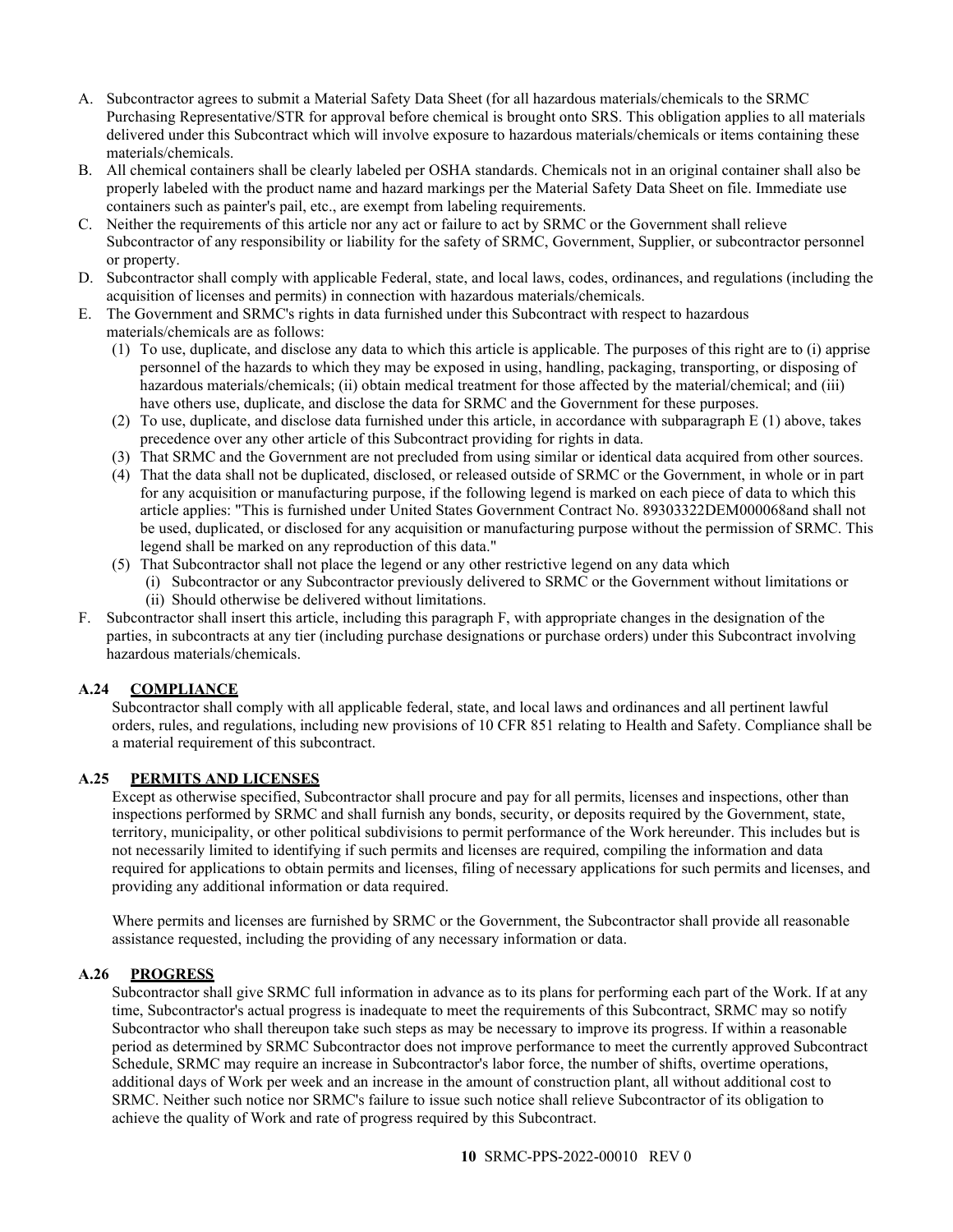Failure of Subcontractor to comply with SRMC's instructions may be grounds for determination by SRMC that Subcontractor is not prosecuting the Work with such diligence as will assure completion within the times specified. Upon such determination, SRMC may terminate, in accordance with the applicable provisions of this Subcontract, Subcontractor's right to proceed with the performance of the Subcontract.

### <span id="page-10-0"></span>**A.27 EXCUSABLE DELAYS**

If Subcontractor's performance of this Subcontract is prevented or delayed by any unforeseeable cause, existing or future, which is beyond the reasonable control of the parties and without the fault or negligence of Subcontractor, Subcontractor shall, within twenty-four (24) hours of the commencement of any such delay, give to SRMC written notice thereof and within seven (7) calendar days of commencement of the delay, a written description of the anticipated impact of the delay on performance of the Work. Delays attributable to and within the control of Subcontractor's suppliers or subcontractors of any tier shall be deemed delays within the control of Subcontractor. Radiological survey time to release personnel, materials, equipment, or facilities from known radiological areas shall not be considered excusable delays. Within seven (7) calendar days after the termination of any excusable delay, Subcontractor shall file a written notice with SRMC specifying the actual duration of the delay. Failure to give any of the above notices shall be sufficient ground for denial of an extension of time. If SRMC determines that the delay was unforeseeable, beyond the control and without the fault or negligence of Subcontractor, SRMC will determine the duration of the delay and will extend the time of performance of this Subcontract.

### <span id="page-10-1"></span>**A.28 SUBCONTRACTOR'S WORK AREA**

All Subcontractor Work areas on the Jobsite will be assigned by SRMC. Subcontractor shall confine its operations to the areas so assigned. Should Subcontractor find it necessary or advantageous to use any additional off-site area for any purpose whatsoever, Subcontractor shall, at its expense, provide and make its own arrangements for the use of such additional off-site areas.

### <span id="page-10-2"></span>**A.29 CLEANING UP**

Subcontractor shall, at all times, keep its Work areas in a neat, clean and safe condition.

Upon completion of any portion of the Work, Subcontractor shall promptly remove from the Work area all its equipment, and surplus materials not to be used at or near the same location during later stages of the Work.

Upon completion of the Work and prior to final payment, Subcontractor shall at its expense satisfactorily dispose of all rubbish, remove all plant, buildings, equipment and materials belonging to Subcontractor; and return to an SRMC warehouse or Jobsite storage area all salvageable SRMC or the Government supplied materials. Subcontractor shall leave the premises in a neat, clean and safe condition.

In event of Subcontractor's failure to comply with the foregoing, SRMC will accomplish same at Subcontractor's expense.

### <span id="page-10-3"></span>**A.30 SUBCONTRACTOR'S PLANT, EQUIPMENT AND FACILITIES**

Subcontractor shall provide and use for the Work hereunder only such plant and equipment as are capable of producing the quality and quantity of Work and materials required by this Subcontract and within the time or times specified in the Subcontract Schedule.

Before proceeding with the Work hereunder, Subcontractor shall furnish SRMC with information and drawings relative to such equipment, plant and facilities as SRMC may request. Upon written order of SRMC, Subcontractor shall discontinue operation of unsatisfactory plant, equipment, or facilities and shall either modify the unsatisfactory items or remove such items from the Jobsite.

Subcontractor shall, at the time any equipment is moved onto the Jobsite, present to SRMC an itemized list of all equipment, including but not limited to cranes, pumps and compressors. Said list must include description and quantity, and serial number where applicable. Prior to removal of any or all equipment, Subcontractor shall clear such removal through SRMC.

Any Subcontractor or rental equipment involved in an on-site accident shall not be removed from the site until all information required for the accident investigation is obtained and approval for release is received from SRMC.

## <span id="page-10-4"></span>**A.31 COOPERATION WITH OTHERS**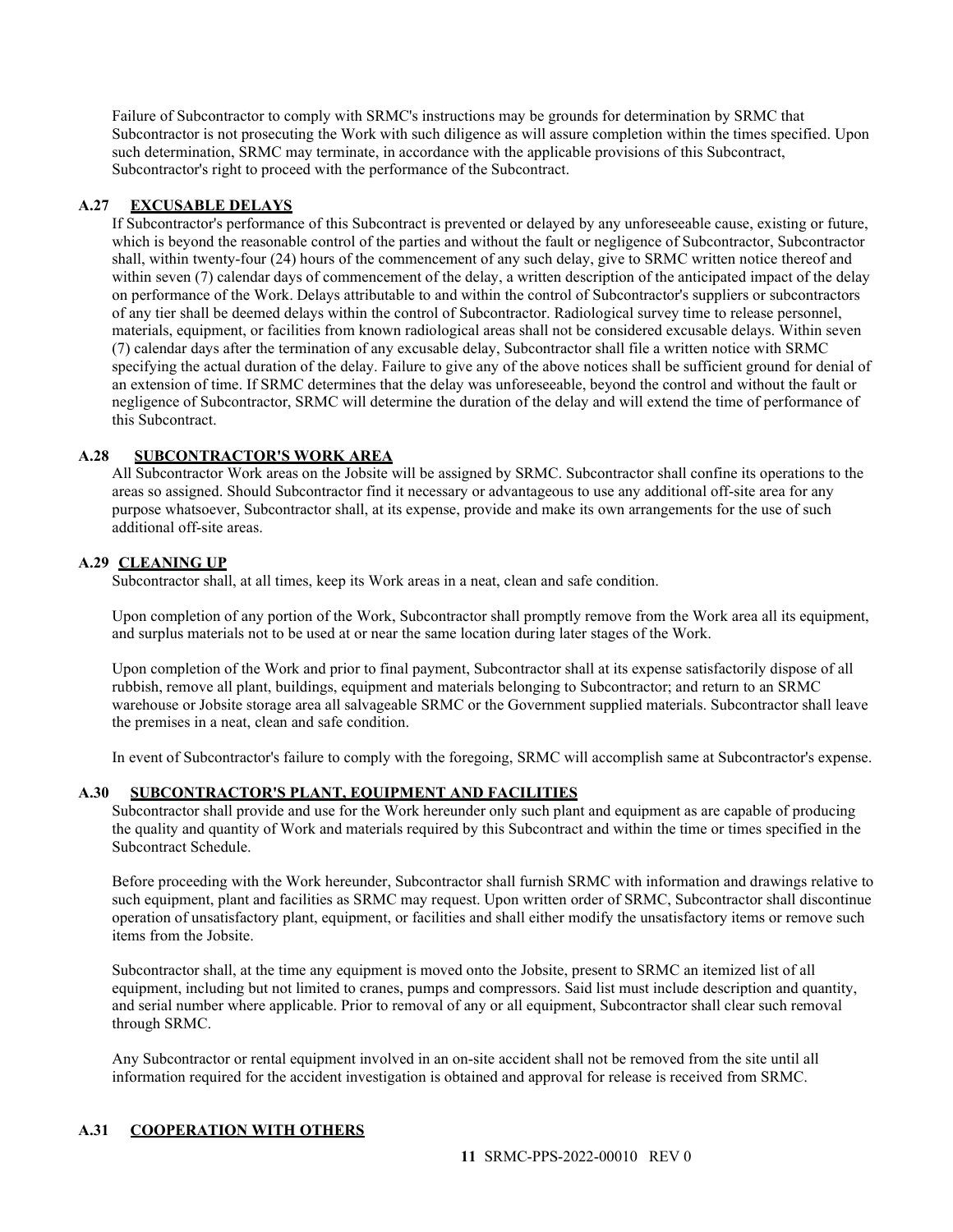SRMC, the Government, other contractors and other subcontractors may be working at the Jobsite during the performance of this Subcontract and Subcontractor Work or use of certain facilities may be interfered with as a result of such concurrent activities. SRMC reserves the right to require Subcontractor to schedule the order of performance of the Work in such a manner as will minimize interference with Work of any of the parties involved. Subcontractor shall fully cooperate with other subcontractors and with SRMC, or the Government. Subcontractor shall not commit any act that will interfere with the performance of work by any other subcontractor or by SRMC, or the Government.

Should Subcontractor incur any additional costs or sustain any damages through any act or omission of another subcontractor, Subcontractor shall have no claim or cause of action against SRMC, SRMC or the Government for such additional costs or damages and hereby waives any such claim. The phrase "act or omission" as used herein includes but is not limited to delays, interferences, hindrances, or disruptions on the part of another subcontractor.

## <span id="page-11-0"></span>**A.32 INTEREST (MAY 2014)**

FAR 52.232-17

## <span id="page-11-1"></span>**A.33 WORK ON SRMC, GOVERNMENT OR OTHER PREMISES AND INSURANCE**

- A. As to the Work to be done or performed by Subcontractor on premises owned or controlled by SRMC, the Government, or the premises of other SRMC subcontractors, Subcontractor assumes the entire responsibility and liability for losses, expenses, damages, demands, and claims in connection with or arising out of any injury including death, or damage to property, sustained in connection with or to have arisen out of the negligent acts or omissions of Subcontractor or its Subcontractors, agents, or employees. Subcontractor shall indemnify and hold harmless the Government and SRMC from and against any and all claims, demands, actions, causes of action including those brought by an employee of the Subcontractor or a State Industrial Insurance subcontractor under a Workers'/ Workmen's Compensation Act or statute, suits, damages, expenses including attorney fees and liabilities whatsoever resulting from or arising in any manner on account of or by reason of any injury to or death of any person or any damage to or loss of property attributable directly or indirectly to the negligent acts or omissions of Subcontractor or its Subcontractors, agents, or employees arising out of, or in any way connected with the performance of this Subcontract, whether or not caused in any way by some act or omission, negligence or otherwise, of SRMC or the Government; provided however, that the Subcontractor's duty to indemnify shall not arise if such injury, death, destruction or loss is caused by the negligence of SRMC or the Government. Nothing in the foregoing shall be construed to require Subcontractor to indemnify and save harmless the Government and SRMC from any liability arising out of or resulting from a nuclear incident. To the extent necessary to execute the foregoing indemnification and as permitted by law, Subcontractor specifically waives any and all immunity provided by any industrial insurance or Workers/ Workmen's Compensation Act or statute.
- B. When Subcontractor shall perform any part of the Work on the premises of SRMC or the Government during the performance of this Subcontract, the Subcontractor shall have in force and effect, policies of insurance conforming to the terms set forth in Paragraph C of this Article.
- C. (1) The Subcontractor shall procure and thereafter maintain at its own expense, the following insurance:
	- (i) Workers' Compensation and Employer's Liability: Limits of Liability: A minimum of \$1,000,000. Statutory limits in the jurisdiction in which Subcontractor is located.
	- (ii) Comprehensive General Liability including Bodily Injury and Property Damage. Limits of Liability: A minimum of \$1,000,000 Combined Single Limit. Endorsements: SRMC and the Government to be endorsed as Additional Insured.
		- Contractual Liability: shall include all coverage endorsed on the basic policy.
	- (iii) Automobile Liability including Bodily Injury and Property Damage including All Owned, Non-Owned and Hired. Limits of Liability: A minimum of \$1,000,000 Combined Single Limit. **Note**: All personnel operating motor vehicles at SRS must have a valid driver's license, vehicle registration and proof of insurance (regardless of state of origin). Anyone not having these documents is subject to being denied access to SRS and if in violation of a law, being cited for the violation.
	- (2) Certificates of insurance evidencing that the requirements of this Article have been met shall be furnished to SRMC before work is commenced with respect to performance under this Order. In addition, a copy of the policy endorsement for Comprehensive General Liability insurance (Ref. paragraph C.(1)(ii)), naming SRMC and the Government as "Additional Insured", shall be submitted with the certificate of insurance. (A "blanket" endorsement naming contracting parties as an "Additional Insured" is acceptable.) Provisions shall be made for thirty (30) days advance notice by mail to SRMC of changes in or cancellation of such insurance. Certificates shall be issued by insurance carriers or brokers satisfactory to SRMC.
	- (3) In the event the Subcontractor fails to furnish such Certifications of Insurance, as required in Paragraph 2 above, prior to commencement of work or to continue to maintain such insurance during the performance of the Subcontract, SRMC shall have the right to stop work and/or to withhold any payments or partial payments required to be made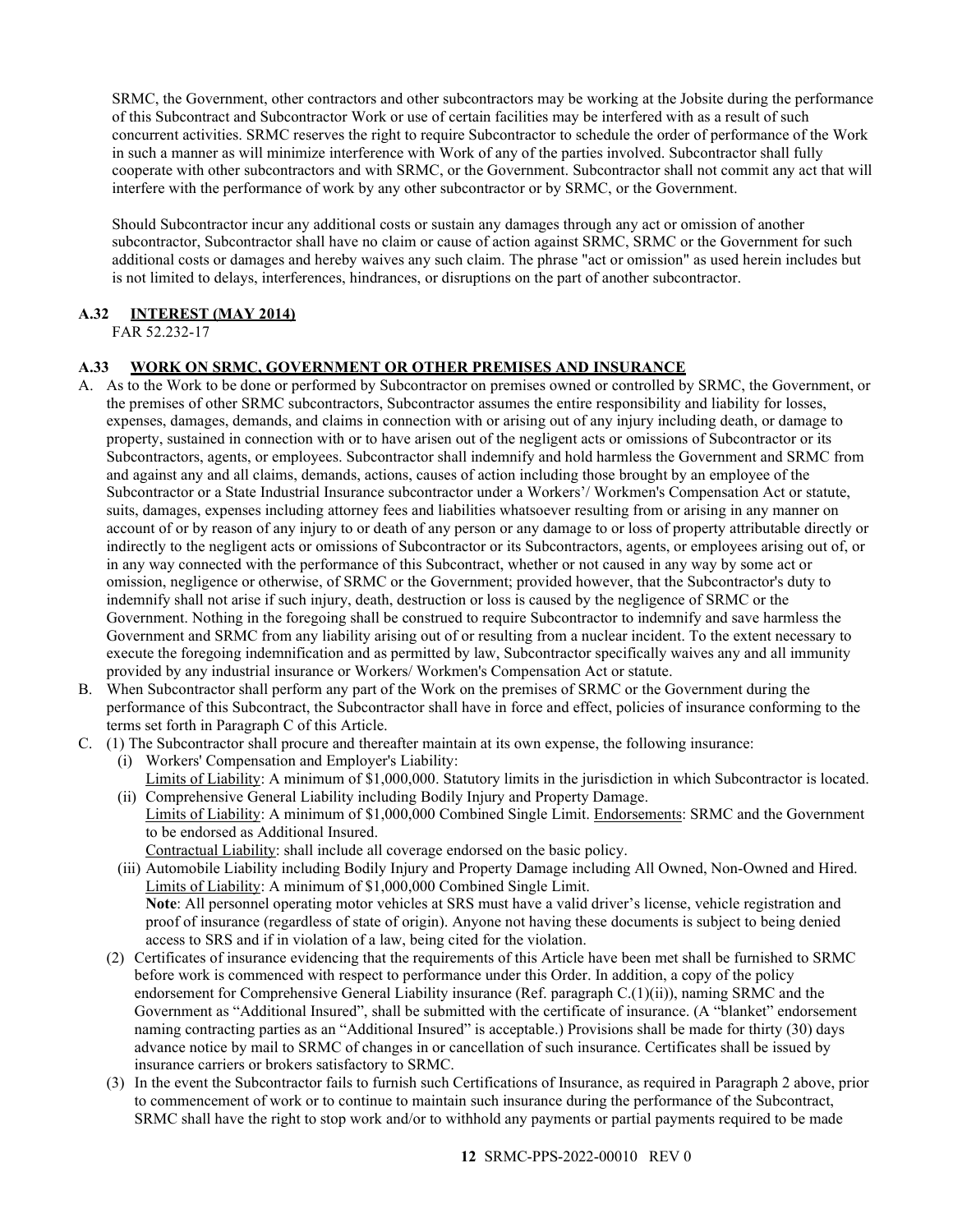under this Subcontract; and shall have the right to continue withholding any or all of said payments so long as the Subcontractor has not complied with the requirements of this Article.

- (4) On subcontracts involving blasting or other hazardous operations, the Subcontractor's insurance shall specifically state that all blasting or such other hazardous operations are fully covered.
- D. Subcontractor agrees to comply with and require its subcontractors to comply with all applicable laws, rules, and regulations with respect to state industrial insurance or Workers/Workmen's Compensation, occupational disease, occupational safety and health, or withholding and payment of social security and federal and state income taxes. Subcontractor further agrees to indemnify SRMC and the Government against, and to save and hold harmless SRMC and the Government from, any and all liability and expense with respect to claims against SRMC or the Government which may result from the failure or alleged failure of Subcontractor or of any of its subcontractors to comply therewith.

## <span id="page-12-0"></span>**A.34 COMPLIANCE WITH EMPLOYEE CONCERNS**

- A. Subcontractor shall ensure Subcontractor employees are aware of the DOE-SRS and SRMC Employee Concerns Programs (ECP) and how to use the program by performing the following:
	- (1) Ensure employees are provided with information on the DOE-SRS and SRMC ECPs during initial orientation and annual training.
	- (2) Ensure that posters identifying the DOE- SRS and SRMC ECP telephone "hotline" numbers are displayed in conspicuous locations throughout the worksite. SRMC will provide posters, as necessary.
	- (3) Inform employees and subcontractor employees of the availability of the DOE- SRS ECP in case of dissatisfaction or lack of confidence with other reporting systems.
	- (4) Ensure managers and supervisors are aware of the prohibition of any reprisal against employees who have or are believed to have raised or reported concerns.
- B. Subcontractors must immediately notify the STR or Procurement Representative of any employee concern involving:
	- (1) A condition which constitutes an imminent threat to the health and safety of site personnel or to the general public.
	- (2). Circumstances which would cause adverse public reaction or receive local media attention.
	- (3) Allegations of reprisal.
- C. Subcontractors shall investigate any employee concern referred by the STR and inform the STR of investigation results within 7 days of receipt of concern. Inform the STR in writing if an extension to this 7-day timeframe is required, along with status of investigation to date and actions pending to closure. The investigation shall be conducted to the satisfaction of the SRMC Purchasing Representative.

## <span id="page-12-1"></span>**A.35 BADGING REQUIREMENTS**

- A. Photo Badge:
	- (1) Employees may be issued a site access photo badge for a period not to exceed one year. To obtain a Photo Badge, Subcontractor employees and any lower tier subcontractor employees must be processed through SRMC's Subcontract Badging Procedure and are subject to investigation by Governmental authorities. All badges must be returned or accounted for prior to final payment. All employees must be at least 18 years old.
	- (2) Subcontractor employees and any lower tier subcontractor employees shall complete Subcontractor Employee Data Sheet and Fingerprint Cards. If a long-term badge is required (period greater than six (6) months) the employee will also be required to complete form SF 85, "Questionnaire for Non-Sensitive Positions", and form OF 306, "Declaration for Federal Employment". These forms are required for the Governments use in conducting background investigations per Homeland Security Presidential Directive HSPD-12. Copies of these forms are available on the SRMC Internet Home Page a[t http://www.srsimcc.com/.](http://www.srsimcc.com/) Subcontractor will observe the following badging procedure for processing employees through employment and security orientation:
		- (i) A minimum of two working days prior to the start of the badging and orientation process, subcontractor shall transmit the following information to the STR (or the End User if an STR is not appointed for this order):
			- Subcontract Number
			- Employee name
			- Employee address
			- Employee Social Security Number
			- Employee Date of Birth
		- (ii) Subcontractor employees shall report to SRS Building 703-46A at SRS Road 1, approximately two miles east of SC Highway 125 in Jackson, SC. Employee shall be given a temporary badge for travel to SRS Central Shops Area for Substance Abuse Program (SAP) Testing. (See Article titled "Workplace Substance Abuse Programs.")
		- (iii) Each employee must successfully pass General Employee Training (GET) prior to undergoing the Photo Badging procedure. See Article titled "General Employee Training and Annual Refresher Training for Subcontract Employees". GET is given on Monday of each week in the Jackson, SC municipal building, and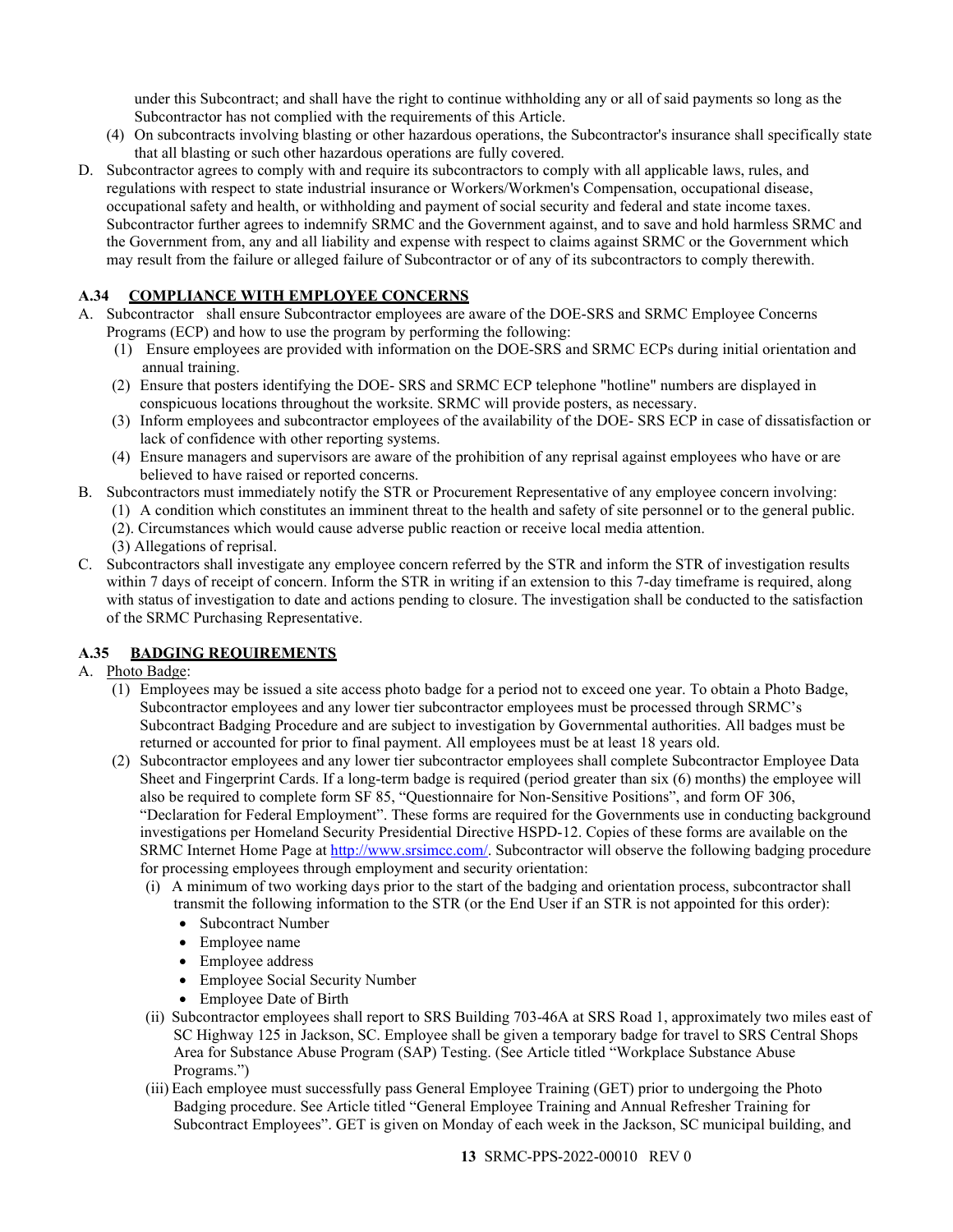should be scheduled well in advance of the desired date in order to assure placement.

- (iv) The orientation and badging process will take approximately four (4) hours.
- (3) The maximum duration that Subcontractor employees will be issued a site access badge is one (1) year.
- Subcontractor employees requiring a new badge will report to the Badge Office and repeat the badging process. (4) If Work under this Subcontract is to be performed in security areas, all personnel will be required to sign in and out at
- security gates and are subject to a search of their person and belongings at entrances to or exit from the area.

## B. Temporary Badge: *(Typically for visitors and short-term personnel.)*

- (1) Temporary badges are valid for a maximum of 10 calendar days per person in a calendar year. To avoid unnecessary expiration, these badges should be returned to the badge office immediately upon completion of need.
- (2) Two working days prior to the need date, subcontractor shall transmit the following information to the STR/End User:
	- (i) Subcontract Number
	- (ii) Employee name
	- (iii) Employee address
	- (iv) Employee Social Security Number
	- (v) Employee Date of Birth
- (3) The Assigned Competent Person (ACP) (Subcontractor or SRMC employee) shall perform Task Analysis of scope to be performed and identify any applicable contractual task specific checklist(s) from the Subcontractor's accepted Worker Protection Plan or SRMC's Focused Observation Database if a WPP is not required by the terms of this order.
- (4) ACP shall provide advance copy of any task specific safety checklist(s) to personnel seeking temporary badges.
- (5) Badge Office provides initial security briefing, issues registration card and obtains acknowledgement signature, issues "maroon" Visitors Badge for duration requested by STR/End User.
- (6) ACP reviews any applicable checklist(s) and performs focused observations as directed by the STR/End User.
- (7) Upon completion of scope, return badge to Badge Office upon exiting SRS.

## C. Identity Verification:

- (1) In order to receive a photo or temporary badge for entry to SRS, supplier/subcontractor employees, except delivery personnel (see subparagraph (2) below), will be required to present two specific forms of identification from the "List of Acceptable Documents" (Department of Homeland Security Form I- 9, copy available on the SRMC Internet Home Page a[t http://www.srsimcc.com/.](http://www.srsimcc.com/) At least one of the documents selected from the list must be a valid State or Federal government- issued picture ID.
- (2) Vendor Delivery Personnel:

Unbadged personnel seeking a temporary badge for material/equipment deliveries will be required to present one form of picture identification that will verify their identity, such as a valid state driver's license that includes a photograph. Delivery personnel shall enter the site at the Aiken Barricade located approximately one (1) mile south of SC Highway 278, and will be escorted at all times to the delivery location and back to the entrance barricade by Site Security Contractor, Inc assigned escorts, or by Assigned Competent Persons (SRMC or Subcontractor).

D. If the Subcontractor or any lower tier subcontractor should independently suspend or remove an employee from work at the Savannah River Site (SRS) for unsafe acts or behavior, the Subcontractor shall immediately notify the STR/End User, return the employee's badge to the STR/End User, and provide the STR/End User with written notification of the employee's name and reason(s) for such suspension or removal.

## <span id="page-13-0"></span>**A.36 TRAVEL**

Travel, per diem and lodging costs are not reimbursable under this Subcontract.

### <span id="page-13-1"></span>**A.37 CONTRACTOR CODE OF BUSINESS ETHICS AND CONDUCT (JUN 2020)**

(*Applies if price of this Order exceeds \$5,000,000. Clause identified below is incorporated by reference with the same force and effect as if given in full text. Upon request, SRMC will make the full text available.)* FAR 52.203-13

### <span id="page-13-2"></span>**A.38 DISPLAY OF HOTLINE POSTER(S) (JUN 2020)**

*(Applies if price of this Order exceeds \$5,000,000. Clause identified below is incorporated by reference with the same force and effect as if given in full text. Upon request, SRMC will make the full text available.)* FAR 52.203-14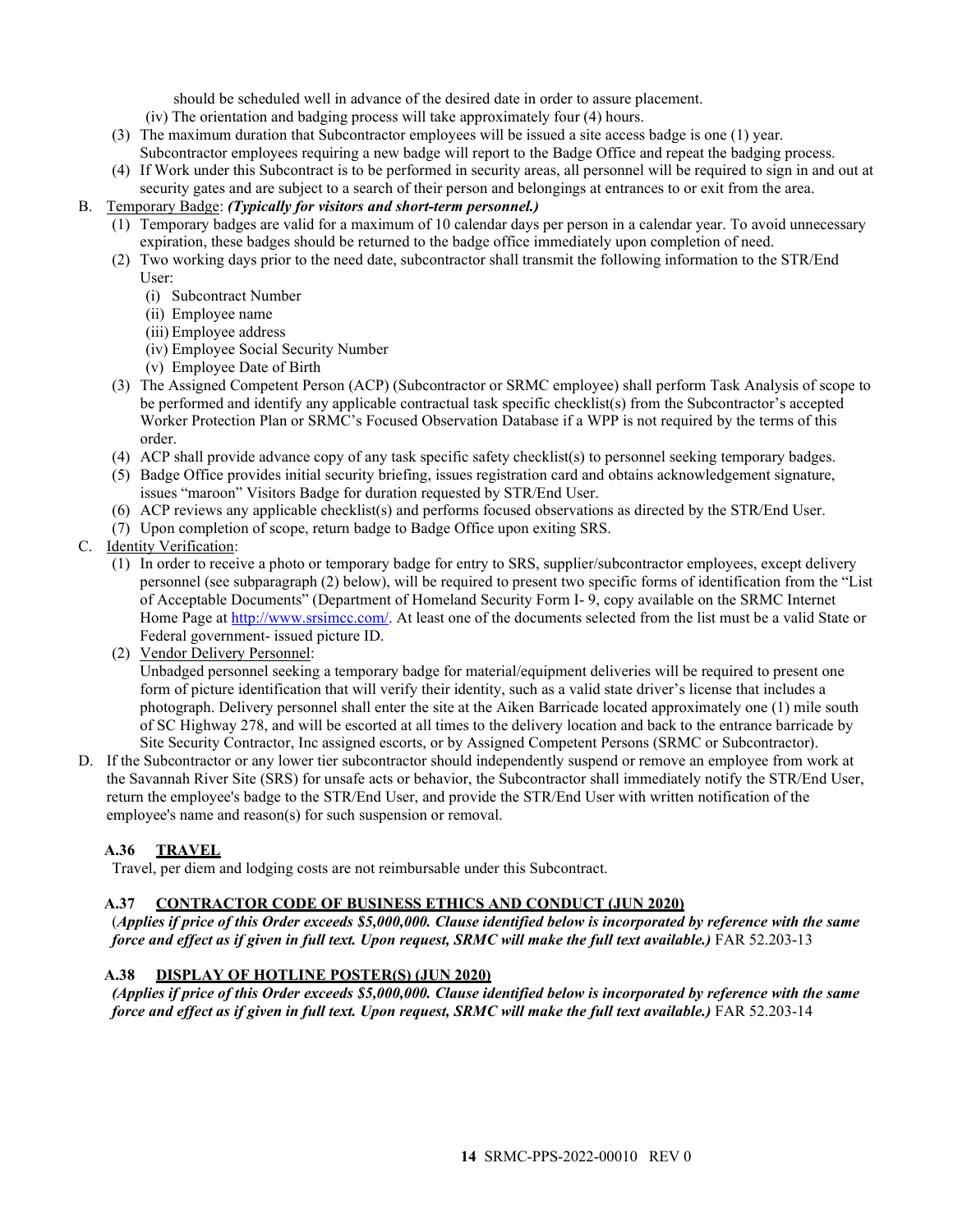## **SECTION B**

## <span id="page-14-0"></span>**SECTION B ARTICLES APPLY AS SPECIFIED IN THE SUBCONTRACT**

### <span id="page-14-1"></span>**B.1 INTEGRATION OF ENVIRONMENT, SAFETY AND HEALTH INTO WORK PLANNING AND EXECUTION**

- A. For the purpose of this Article,
	- (1) Safety encompasses environment, safety and health, including pollution prevention and waste minimization; and
	- (2) Employees include Subcontractor and lower tier subcontractor employees.
	- (3) Subcontractor shall track and expect any lower tier subcontractors to track their Experience Modification Rate (EMR) and Total Recordable Case (TRC) rate and submit a properly executed Environmental Safety and Health (ES&H) Worksheet (obtainable from the SRMC ES&H Department) in addition to letters from their worker's compensation carriers verifying their EMRs. If a three-year average interstate EMR exceeds 1.0, Subcontractor and lower tier subcontractors no longer are in compliance to continue the performance of work under this Order.
- B. In performing work under this Subcontract, the Subcontractor and any lower tier subcontractor(s), shall perform work safely, in a manner that ensures adequate protection for employees, the public, and the environment, and shall be accountable for the safe performance of work. All work shall be performed, to include subcontracted work, in compliance with all applicable SRMC/DOE environmental, safety, and health requirements, including DOE Regulation 10 CFR 851, "Worker Safety and Health Program", and orders, and procedures including related reporting requirements. The Subcontractor shall exercise a degree of care commensurate with the work and the associated hazards. The Subcontractor shall ensure that management of ES&H functions and activities becomes an integral, but visible part of the Subcontractor's work planning and execution processes. The Subcontractor shall, in the performance of work, ensure that:
	- (1) Line management is responsible for the protection of employees, the public, and the environment. Line management includes those Subcontractor and lower tier subcontractor employees managing or supervising employees performing work.
	- (2) Clear and unambiguous lines of authority and responsibility for ensuring ES&H are established and maintained at all organizational levels.
	- (3) Personnel possess the experience, knowledge, skills, and abilities that are necessary to discharge their responsibilities.
	- (4) Resources are effectively allocated to address ES&H, programmatic, and operational considerations. Protecting employees, the public, and the environment is a priority whenever activities are planned and performed.
	- (5) Before work is performed, the associated hazards are evaluated and an agreed-upon set of ES&H standards and requirements are established which, if properly implemented, provide adequate assurance that employees, the public, and the environment are protected from adverse consequences.
	- (6) Administrative and engineering controls to prevent and mitigate hazards are tailored to the work being performed and associated hazards. Emphasis should be on designing the work and/or controls to reduce or eliminate the hazards and to prevent accidents and unplanned releases and exposures.
	- (7) The conditions and requirements to be satisfied for operations to be initiated and conducted are established and agreed-upon by SRMC and the Subcontractor. These agreed-upon conditions and requirements of the Subcontract are binding upon the Subcontractor. The extent of documentation and level of authority for agreement shall be tailored to the complexity and hazards associated with the work and shall be established as an Integrated Safety Management System (ISMS). At a minimum and as required by Subcontract, elements of the safety management system shall include: The Subcontract; Subcontractor's worker protection plan and task specific plan; and Subcontractor's internal procedures, policies and practices.
- C. The Subcontractor and any lower tier subcontractor(s), shall manage and perform work in accordance with (i) Article B.2 of these Terms and Conditions or a documented Worker Protection Plan (WPP) that fulfills all conditions in paragraph B. of this Article to the degree specified in Article B.3 or B.4 of these Terms and Conditions as indicated applicable to this Subcontract; and (ii) the Safety Management System. Documentation in the Subcontract shall describe how the Subcontractor will:
	- (1) Define the Work to be performed.
	- (2) Identify and analyze hazards associated with the work.
	- (3) Develop and implement hazard controls.
	- (4) Perform work within controls.
	- (5) Provide feedback on adequacy of controls and continue to improve safety management.
- D. The Subcontract shall describe how the Subcontractor will establish, document, and implement safety performance objectives, performance measures, and commitments in response to Subcontract requirements and funding limits while maintaining the integrity of the WPP. The subcontract shall also describe how the Subcontractor will measure WPP effectiveness.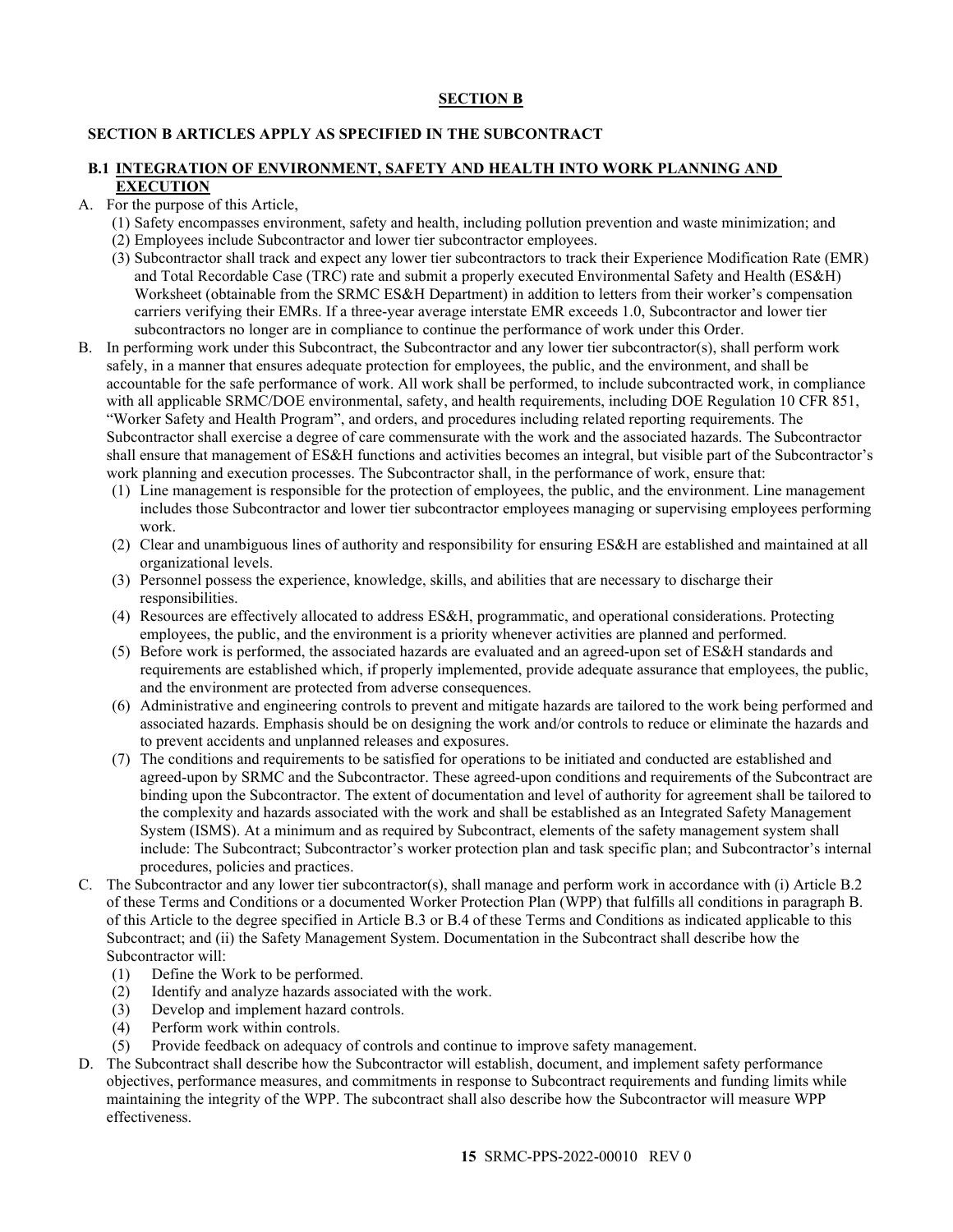- E. The Subcontractor shall submit to the Purchasing Representative documentation of its WPP for review and acceptance. The Purchasing Representative will establish dates for submittal, discussions, and revisions to the WPP. The Purchasing Representative will provide guidance on preparation, content, review, and acceptance of the WPP. On an annual basis, the Subcontractor shall review and update, for SRMC acceptance, its safety performance objectives, performance measures, and commitments consistent with, and in response to, Subcontract requirements, funding limits and direction. Resources shall be identified and allocated to meet the safety objectives and performance commitments as well as maintain the integrity of the entire WPP. Accordingly, the subcontract shall be integrated with the Subcontractor's business processes, as applicable to the Scope of Work contained in this subcontract, for work planning, budgeting, authorization, execution, and change control.
- F. The Subcontractor and any lower tier subcontractor(s) shall comply with, and assist SRMC in complying with, ES&H requirements of all applicable laws and regulations, and applicable directives identified in the Article of this Subcontract on Laws, Regulations, and DOE Directives. The Subcontractor shall cooperate with Federal and non-Federal agencies having jurisdiction over ES&H matters under this Subcontract.
- G. The Subcontractor shall promptly evaluate and resolve any noncompliance with applicable ES&H requirements including those specified in the subcontract. If the Subcontractor fails to provide resolution or, if at any time, the Subcontractor's acts or failure to act causes substantial harm or an imminent danger to the environment or health and safety of employees or the public, the Purchasing Representative may issue an order stopping work in whole or in part. Any stop work order issued by the Purchasing Representative under this Article (or issued by the Subcontractor to a lower tier subcontractor) shall be without prejudice to any other legal or contractual rights of SRMC. In the event that the Purchasing Representative issues a stop work order, an order authorizing the resumption of the work may be issued at the discretion of the Purchasing Representative. The Subcontractor shall not be entitled to an extension of time or additional fee or damages by reason of, or in connection with, any work stoppage ordered in accordance with this Article.
- H. SRMC shall hold the Subcontractor responsible for compliance with the ES&H requirements applicable to this Subcontract, including performance of work by any lower tier subcontractor(s).

## <span id="page-15-0"></span>**B.2 ENVIRONMENT, SAFETY, AND HEALTH COMPLIANCE - ALTERNATIVE I**

## *(Compliance by the Subcontractor with the requirements of this Article B.2 shall satisfy any/all requirements of Article B.1, "Integration of Environment, Safety and Health into Work Planning and Execution", applicable to the scope of work contained in this Subcontract.)*

- A. The Subcontractor, and any lower tier subcontractor(s), shall take all reasonable precautions in the performance of the work under this Subcontract to protect the environment, safety, and health of employees and members of the public. All work shall be performed to include lower tier subcontracted work in compliance with all applicable SRMC/DOE environmental, safety, and health requirements, including DOE Regulation 10 CFR 851, "Worker Safety and Health Program", and orders, and procedures including related reporting requirements. Such procedures provide authority to SRMC employees to call a "time out/stop work" when unsafe conditions are observed and/or employee actions are likely to cause injury to themselves, other personnel, or cause damage to SRS property. The subcontractor shall ensure that its employees, including lower tier subcontractor employees are aware of this authority, and also have similar "time out/stop work" authority when performing work under this subcontract. The SRMC Purchasing Representative shall notify the Subcontractor in writing of any noncompliance with the provisions of this Article and the corrective action to be taken. After receipt of such notice, the Subcontractor shall immediately take corrective action. In the event that the Subcontractor fails to take corrective action and comply with said SRMC/DOE regulations, requirements and procedures the SRMC Purchasing Representative may, without prejudice to any other legal or contractual rights of SRMC, issue an order stopping work in whole or in part. An order authorizing the resumption of work may be issued at the discretion of the Purchasing Representative. The Subcontractor shall not be entitled to an extension of time or additional fee or damages by reason of, or in connection with, any work stoppage ordered in accordance with this Article.
- B. Prior to the start of work under this subcontract, the subcontractor shall provide to the SRMC Purchasing Representative a letter acknowledging a Corporate Safety and Health Policy and confirmation of compliance with SRMC procedures. In addition, for any tasks identified in the Statement of Work as outside the scope of SRMC procedures, the Subcontractor shall provide to the SRMC Purchasing Representative for SRMC review and acceptance any appropriate documentation, procedures or manuals containing task hazard reviews and safeguards to be implemented. Whenever a significant change or addition is made to such documentation, procedures or manuals, the Subcontractor shall re-submit the revised document to SRMC for review and acceptance. Examples of significant changes include any requirement deletions, additional scope added, total re-write or major revision. Additionally, the Subcontractor must submit annually to SRMC either an update to the documentation, procedures or manuals for acceptance or a letter stating that no changes are necessary in the current accepted documents.
- C. Equipment Safety: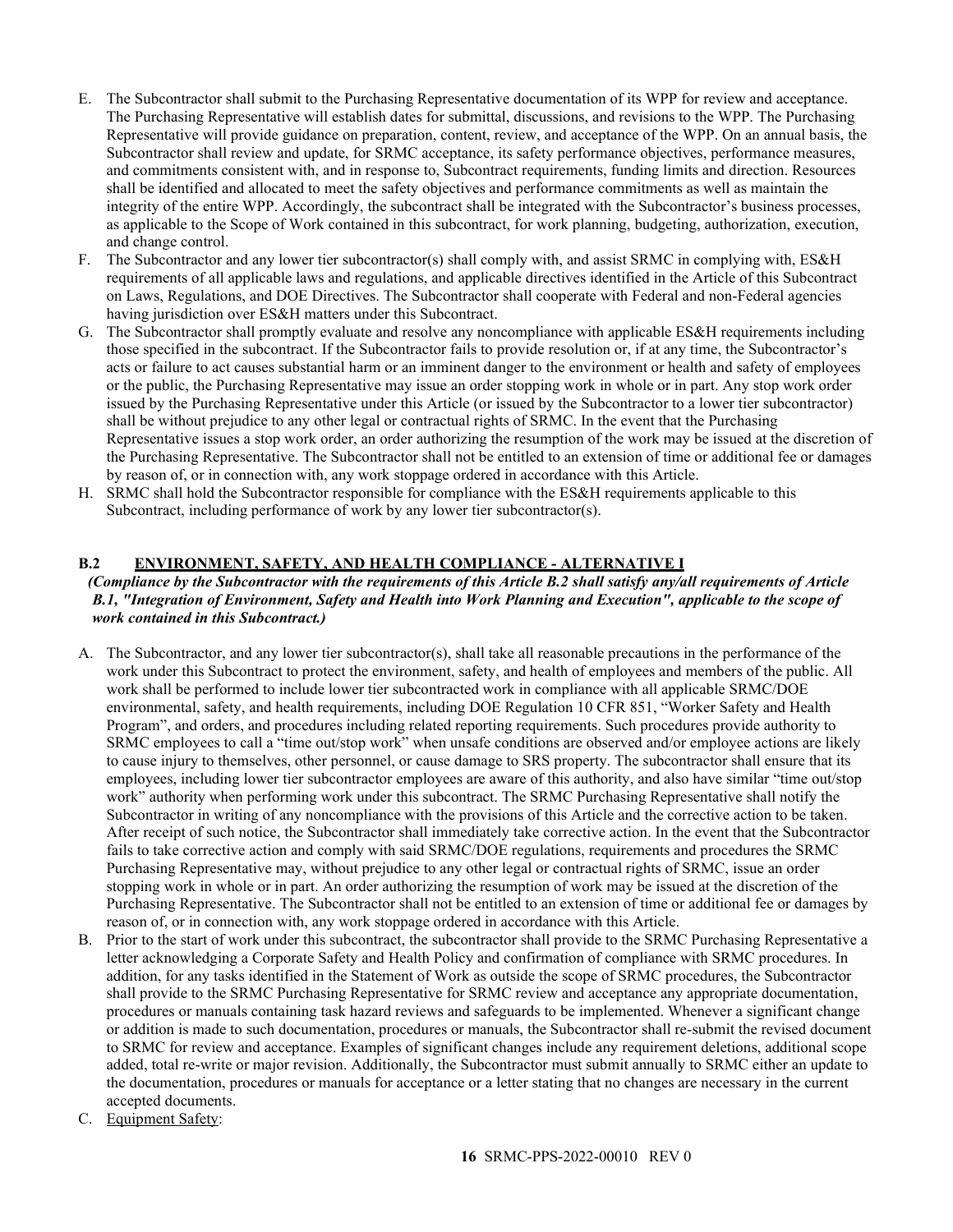The Subcontractor shall ensure that major equipment used in the performance of work under this subcontract is inspected, operated and maintained by qualified competent personnel. As confirmation, the Subcontractor shall complete Form PF-44, Major Equipment Declaration, (copy available on the SRMC Internet Home Page) and provide one (1) copy to the Subcontract Technical Representative (STR), prior to placing any such equipment in service on the Savannah River Site. Additionally, prior to performing any activity involving the loading, unloading, and transporting of self-propelled medium or heavy duty equipment on the Savannah River Site, the Subcontractor shall complete the "Self- propelled Equipment Loading, Unloading & Transport Safety Review Checklist", copy available on the SRMC Home Page at <http://www.srsimcc.com/> , and provide a copy to the STR.

D. Assigned Competent Person:

The Subcontractor shall designate in writing an Assigned Competent Person (ACP), and alternates, who will be responsible for SRS perimeter barricade escort and safety orientation for non-badged material/equipment delivery personnel and other non-badged Subcontractor personnel seeking temporary badges in support of the Subcontractor's work scope. The ACP shall be a responsible employee, cognizant of the subcontract scope and all applicable environmental, safety and health requirements, including any focused observation safety checklists. The ACP shall furnish an advance copy of applicable focused observation safety checklists to any non-badged temporary personnel anticipating entry onto SRS and shall meet entering personnel at the SRMC Badging Office, building 703-46A when they report for temporary badging. The ACP and entering personnel shall review the scope of work to be performed and upon arrival at the work site review, complete and date any applicable focused observation safety checklist(s). For material/equipment deliveries, the ACP shall review any applicable focused observation safety checklists with delivery personnel, including specific safety measures required for loading/unloading in accordance with OSHA.

E. Safety and Health Representative:

The Subcontractor shall designate a safety and health professional or representative, as specified in the subcontract. The designation must include the person's qualifications and duties. A designated Safety Representative shall have a minimum of thirty (30) hours formal Safety and Health training in OSHA standards or pre- approved equivalent, having other safety related training certificates and/or job experience in General Industry/Construction safety with an understanding of the requirements in 29 CFR 1910/1926. The Safety Representative shall solicit worker feedback during hazard review meetings, field safety inspections, incident investigations and document same when appropriate, e.g., new hazard requiring additional controls, defective equipment, observation of unsafe condition or behavior.

### F. Site Reporting Requirements:

The Subcontractor shall immediately notify the STR or SRMC Procurement Representative of any event/condition that may require reporting to DOE. Further, the Subcontractor shall cooperate with any SRMC or DOE critique, analysis, or investigation and complete necessary reports for such events/conditions. Events/conditions that require reporting to DOE are defined in DOE Manual 231.1-2 (DOE M 231.1-2) and can include (but are not limited to):

- (1) Operational emergencies.
- (2) Occupational injury or illness (including exposures to hazardous substances in excess of allowable limits) and near misses.
- (3) Any on–the-job injury where an employee is taken offsite for something other than observation. The notification requirement applies to any person who goes offsite for prompt medical treatment of any type. The mode of transportation (ambulance, personal vehicle, etc.) is not pertinent – any offsite transfers must be reported immediately.
- (4) Any violation of Lockout/Tagout controls where there are no credible barriers left between the worker, and the energy source regardless of whether or not there was an injury.
- (5) Fires/explosions.
- (6) Hazardous energy control failures. Operations shutdown directed by management for safety response.
- (7) Environmental release of radioactive materials, hazardous substances, regulated pollutants, oil spills, etc.
- (8) Violation of Federal Motor Carrier Safety Regulations or Hazardous Material Regulations.
- (9) Loss, damage, theft, or destruction to government property (including damage to ecological resources like wetlands, critical habitats, historical/archeological sites, etc.)
- (10)Spread of radioactive contamination or loss of control of radioactive materials.
- (11)Personnel radioactive contaminations or exposures.
- (12)Violations of procedures.

Immediate notification is required of such events to ensure SRMC meets its commitment for

30-minute notification to appropriate DOE authorities. The Subcontractor shall preserve conditions surrounding or associated with the event for continued investigation unless such actions interfere with establishing a safe condition. The Subcontractor and their employees shall not conceal nor destroy any information concerning noncompliance or potential noncompliance with the environment, safety and health requirements of this subcontract.

### <span id="page-16-0"></span>**B.3 ENVIRONMENT, SAFETY, AND HEALTH COMPLIANCE – ALTERNATIVE II**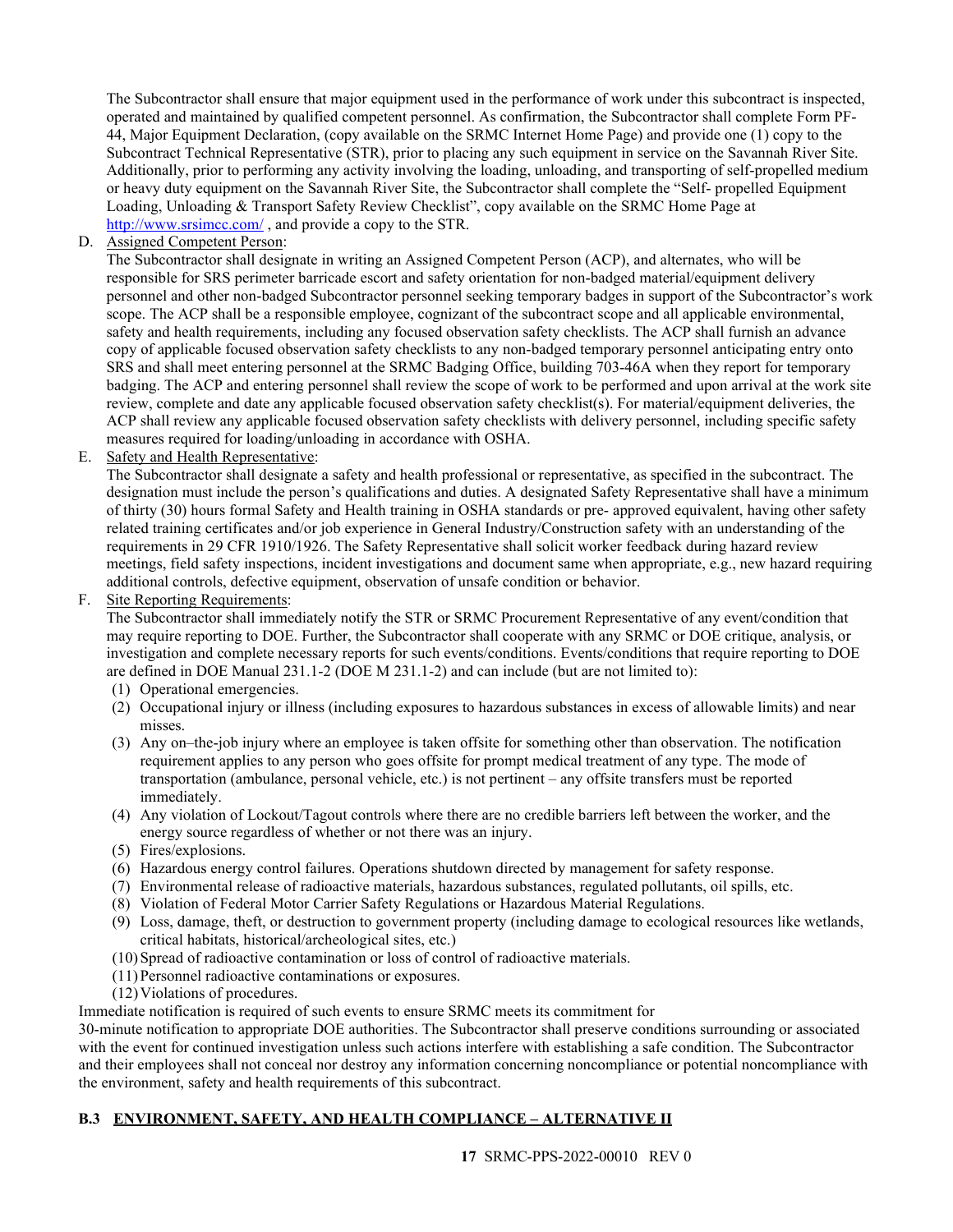### *(Compliance by the Subcontractor with the requirements of this Article B.3 shall satisfy any/all requirements of Article B.1, "Integration of Environment, Safety and Health into Work Planning and Execution", applicable to the scope of work contained in this Subcontract.)*

A. The Subcontractor and any lower tier subcontractor(s) shall take all reasonable precautions in the performance of the work under this Subcontract to protect the environment, safety and health of employees and members of the public, and shall comply with OSHA and all other applicable federal, state and local regulatory requirements, including new DOE Regulation 10 CFR 851, "Worker Safety and Health Program" which will apply to any work performed on the Savannah River Site effective February 9, 2007. The subcontractor and any lower tier subcontractor shall comply with site-specific ES&H requirements when specified in the subcontract. The SRMC Purchasing Representative shall notify the Subcontractor in writing of any noncompliance with the provisions of this Article. After receipt of such notice, the Subcontractor shall immediately take corrective action. In the event that the Subcontractor fails to take corrective action and comply with said regulations and requirements, the SRMC Purchasing Representative may, without prejudice to any other legal or contractual rights of SRMC, issue an order stopping work in whole or in part. An order authorizing the resumption of work may be issued at the discretion of the Purchasing Representative. The Subcontractor shall not be entitled to an extension of time or additional fee or damages by reason of, or in connection with, any work stoppage ordered in accordance with this Article.

#### B. Corporate Worker Protection Plan (WPP):

The Subcontractor shall possess and maintain a corporate Worker Protection Plan (WPP) which implements the OSHA requirements applicable to the normal course of the Subcontractor's business. Prior to the start of work under this Subcontract, the Subcontractor shall provide to the SRMC Purchasing Representative a copy of the WPP and sample Task Specific Plans (TSP) (based on a minimum of three tasks in the scope of work), for review and acceptance by the appropriate SRMC organization(s). NOTE: Subcontractor is responsible for conducting hazard analysis and documenting additional TSPs. Work under this Subcontract shall not commence until the WPP and TSPs have been accepted by SRMC. The Subcontractor shall provide a copy of the accepted WPP and TSP to any lower tier subcontractor(s) and shall ensure Subcontractor employee's performing work at the site have access to the WPP document accepted by SRMC, and other standards, controls and procedures including DOE worker protection publications applicable to the workplace. The Subcontractor's employees and the employees of any lower tier subcontractor(s) shall comply with the WPP and TSPs in the performance of the work under this Subcontract. The WPP shall meet the following minimum requirements:

- (1) Shall include management policies that provide for clear goals, responsibilities, authority, and accountability for meeting loss control objectives;
- (2) Shall include the implementation of applicable local, state, federal, environment, safety and health requirements that are relevant to the scope of work, including applicable elements in 10 CFR 851, "Worker Safety and Health Program";
- (3) Shall provide employee guidance on internal engineering controls, precautions, and requirements on personal protective equipment (PPE) to minimize, control and/or prevent employee exposure to include equipment/property loss;
- (4) Shall include management policies for incorporating and implementing the use of American Conference of Governmental Industrial Hygienist (ACGIH) threshold limit values (TLVs). The ACGIH guidelines shall be used when the TLV(s) exposure limits are more restrictive than OSHA permissible exposure limits (PELs).
- (5) Shall include Task Specific Plans that include hazard identification and control measures that provide for safe work practices and employee training (i.e., 1) Define Scope of Work, 2) Identify and Analyze Hazards, 3) Develop and Implement Controls, 4) Perform Work within Controls, 5) Provide Feedback, and Continuous Improvement.);
- (6) Shall include Focused Observation Checklists, as applicable. The Subcontractor shall (i) thoroughly assess the work scope, (ii) identify the associated hazards, and (iii) apply elements of corresponding Checklists within the Worker Protection Plan (WPP) or utilize applicable Checklists as attachments to the WPP. Subcontract scope performed by the Subcontractor and its lower tier subcontractors will typically be covered by the WPP and appropriate Checklists. Such Checklists are available on the SRMC Internet Home Page<http://www.srsimcc.com/> for review and downloading.
- (7) Shall include a process that provides authority to subcontractor and lower tier subcontractor employees to call for a "time out/stop work" when unsafe conditions are observed and/or employee actions are likely to cause injury to themselves, other personnel, or cause damage to SRS property.

The Subcontractor shall provide mechanisms to involve workers in the development of WPP goals, objectives, and performance measures and in the identification and control of workplace hazards. Whenever a significant change or addition is made to the WPP, it shall be re-submitted to SRMC for review and acceptance. Examples of significant changes include any requirement deletions, additional scope added, total re-write or major revision. Additionally, the Subcontractor must submit annually to SRMC either an updated WPP for acceptance or a letter stating that no changes are necessary in the current accepted WPP.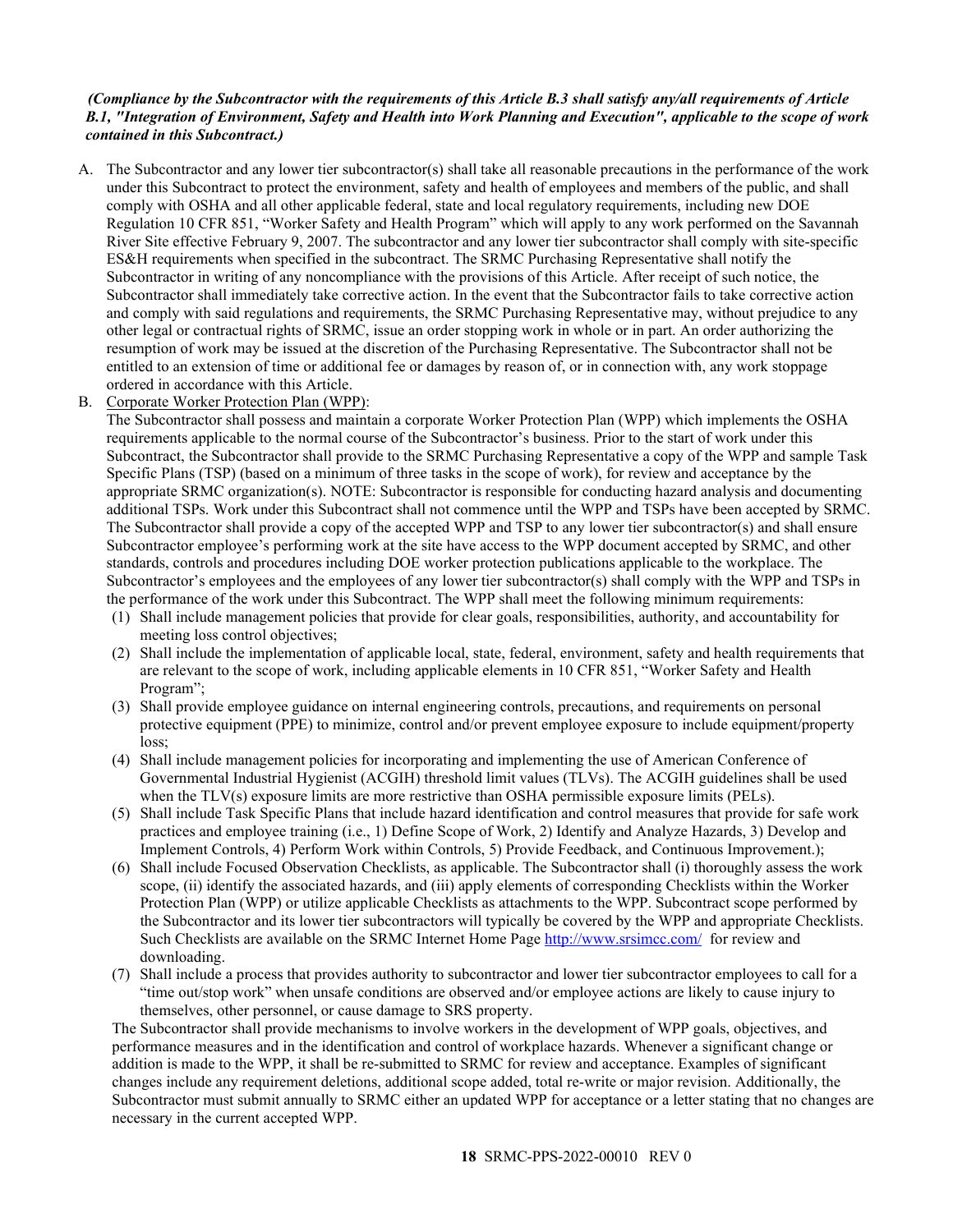## C. Equipment Safety:

The Subcontractor shall ensure that major equipment used in the performance of work under this subcontract is inspected, operated and maintained by qualified competent personnel. As confirmation, the Subcontractor shall complete Form PF-44, Major Equipment Declaration, (copy available on the SRMC Internet Home Page) and provide one (1) copy to the Subcontract Technical Representative (STR), prior to placing any such equipment in service on the Savannah River Site. Additionally, prior to performing any activity involving the loading, unloading, and transporting of self-propelled medium or heavy duty equipment on the Savannah River Site, the Subcontractor shall complete the "Self-propelled Equipment Loading, Unloading & Transport Safety Review Checklist", copy available on the SRMC Home Page (under Supplier Forms & Documents) at <http://www.srsimcc.com/> ), and provide a copy to the STR.

D. Assigned Competent Person:

The Subcontractor shall designate in writing an Assigned Competent Person (ACP), and alternates, who will be responsible for SRS perimeter barricade escort and safety orientation for non-badged material/equipment delivery personnel and other non-badged Subcontractor personnel seeking temporary badges in support of the Subcontractor's work scope. The ACP shall be a responsible employee, cognizant of the subcontract scope and all applicable environmental, safety and health requirements, including any focused observation safety checklists. The ACP shall furnish an advance copy of applicable focused observation safety checklists to any non-badged temporary personnel anticipating entry onto SRS and shall meet entering personnel at the SRMC Badging Office, building 703-46A when they report for temporary badging. The ACP and entering personnel shall review the scope of work to be performed and upon arrival at the work site review, complete and date any applicable focused observation safety checklist(s). For material/equipment deliveries, the ACP shall review any applicable focused observation safety checklists with delivery personnel, including specific safety measures required for loading/unloading in accordance with OSHA and the WPP.

E. Safety and Health Representative:

The Subcontractor shall designate a safety and health professional or representative, as specified in the subcontract. The designation must include the person's qualifications and duties and be documented in the Subcontractor's Worker Protection Plan. A designated Safety Representative shall have a minimum of thirty (30) hours formal Safety and Health training in OSHA standards or pre- approved equivalent, having other safety related training certificates and/or job experience in General Industry/Construction safety with an understanding of 29 CFR 1910/1926 requirements. The Safety Representative shall solicit worker feedback during hazard review meetings, field safety inspections, incident investigations and document same when appropriate, e.g., new hazard requiring additional controls, defective equipment, observation of unsafe condition or behavior.

F. Material Safety Data Sheets:

The Subcontractor shall provide the STR copies of Material Safety Data Sheets for all chemicals brought to SRS prior to the initial use of such chemicals. In addition, the Subcontractor shall provide the STR with a current inventory on a monthly basis for chemicals stored on-site for thirty (30) or more days per EPCRA/CERCLA. All chemicals stored on-site shall follow NFPA storage guidelines.

G. Environmental Compliance:

The Subcontractor and any lower tier subcontractor(s) shall comply with all applicable environmental protection laws, Executive Orders, ordinances, regulations, directives, and codes. Upon request, the Subcontractor shall submit an Environmental Compliance Plan (ECP) outlining the methods proposed to address the environmental requirements specified in the scope of work. The ECP shall specify the person responsible for ensuring the requirements are met.

H. Site Reporting Requirements:

The Subcontractor shall immediately notify the STR or SRMC Purchasing Representative of any event/condition that may require reporting to the DOE. Further, the Subcontractor shall cooperate with any SRMC or DOE critique, analysis, or investigation and complete necessary reports for such events/conditions. Events/conditions that require reporting to DOE are defined in DOE Manual 231.1-2 (DOE M 231.1-1-2) and can include (but are not limited to):

- (1) Operational emergencies.
- (2) Occupational injury or illness (including exposures to hazardous substances in excess of allowable limits) and near misses.
- (3) Any on–the-job injury where an employee is taken offsite for something other than observation. The notification requirement applies to any person who goes offsite for prompt medical treatment of any type. The mode of transportation (ambulance, personal vehicle, etc.) is not pertinent – any offsite transfers must be reported immediately.
- (4) Any violation of Lockout/Tagout controls where there are no credible barriers left between the worker, and the energy source regardless of whether or not there was an injury.
- (5) Fires/explosions.
- (6) Hazardous energy control failures.
- (7) Operations shutdown directed by management for safety reasons.
- (8) Environmental release of radioactive materials, hazardous substances, regulated pollutants, oil spills, etc.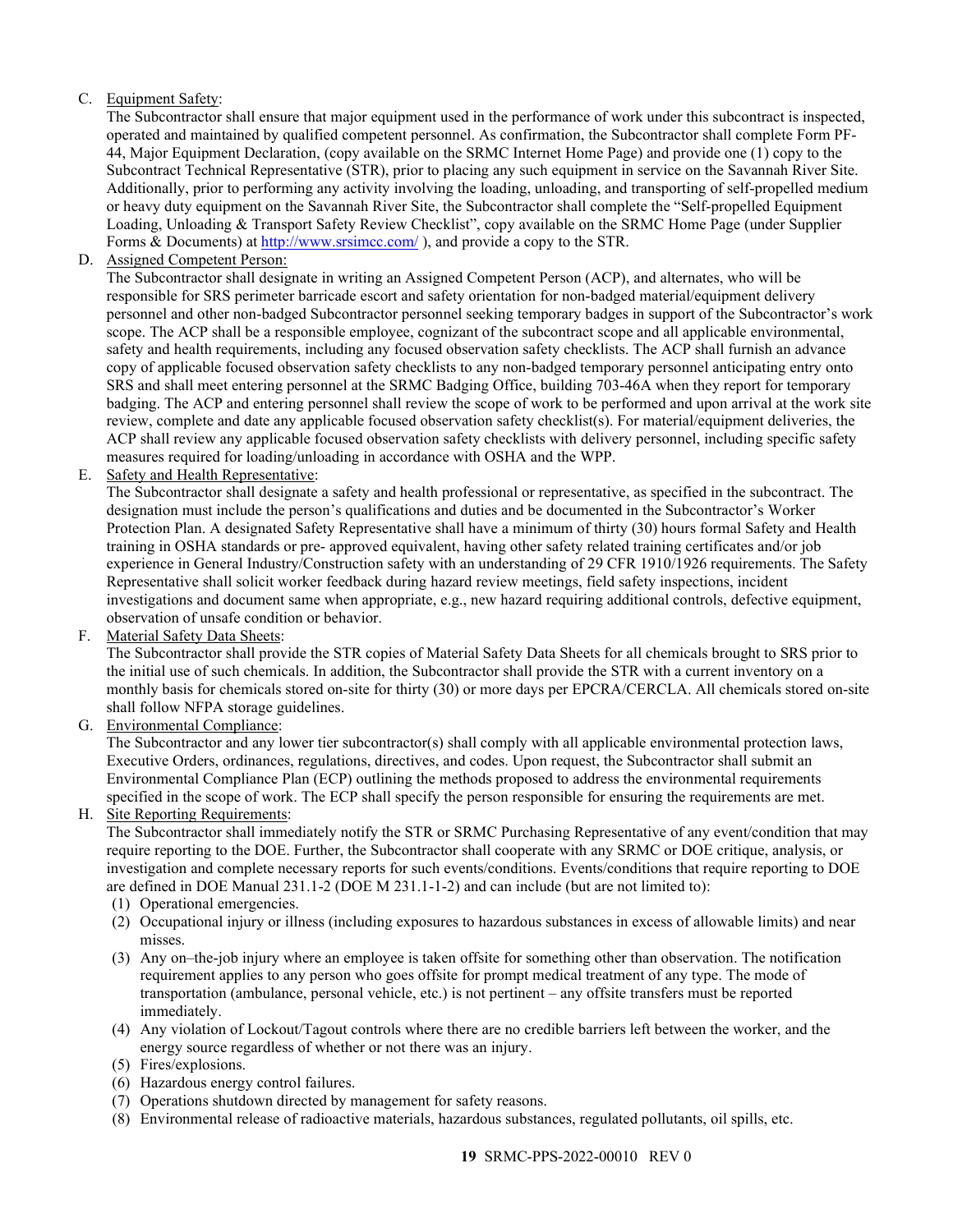- (9) Violation of Federal Motor Carrier Safety Regulations or Hazardous Material Regulations.
- (10)Loss damage, theft, or destruction to government property (including damage to ecological resources like wetlands, critical habitats, historical/archeological sites, etc.)
- (11) Spread of radioactive contamination or loss of control of radioactive materials.
- (12) Personnel radioactive contaminations or exposures.
- (13) Violations of procedures.

Immediate notification is required of such events to ensure SRMC meets its commitment for 30-minute notification to appropriate DOE authorities. The Subcontractor shall preserve conditions surrounding or associated with the event for continued investigation unless such actions interfere with establishing a safe condition. The Subcontractor and its employees shall not conceal nor destroy any information concerning noncompliance or potential noncompliance with the environment, safety and health requirements of this subcontract.

## <span id="page-19-0"></span>**B.4 ENVIRONMENT, SAFETY, AND HEALTH COMPLIANCE – ALTERNATIVE III**

#### *(Compliance by the Subcontractor with the requirements of this Article B.4 shall satisfy any/all requirements of Article B.1, "Integration of Environment, Safety and Health into Work Planning and Execution", applicable to the scope of work contained in this Subcontract.)*

- A. The Subcontractor and any lower tier subcontractor(s) shall take all reasonable precautions in the performance of the work under this Subcontract to protect the environment, safety and health of employees and members of the public, and shall comply with OSHA and all other applicable federal, state and local regulatory requirements, including new DOE Regulation 10 CFR 851, "Worker Safety and Health Program" which will apply to any work performed on the Savannah River Site effective February 9, 2007. The subcontractor and any lower tier subcontractor shall comply with site-specific ES&H requirements when specified in the subcontract. The SRMC Purchasing Representative shall notify the Subcontractor in writing of any noncompliance with the provisions of this Article. After receipt of such notice, the Subcontractor shall immediately take corrective action. In the event that the Subcontractor fails to take corrective action and comply with said regulations and requirements, the SRMC Purchasing Representative may, without prejudice to any other legal or contractual rights of SRMC, issue an order stopping work in whole or in part. An order authorizing the resumption of work may be issued at the discretion of the Purchasing Representative. The Subcontractor shall not be entitled to an extension of time or additional fee or damages by reason of, or in connection with, any work stoppage ordered in accordance with this Article.
- B. Corporate Worker Protection Plan (WPP):

The Subcontractor shall possess and maintain a corporate Worker Protection Plan (WPP) which implements the OSHA requirements applicable to the normal course of the Subcontractor's business. Prior to the start of work under this Subcontract, the Subcontractor shall provide to the SRMC Purchasing Representative a copy of the WPP for review and acceptance by the appropriate SRMC organizations. The Subcontractor's employees and the employees of any lower tier subcontractor(s) shall comply with the WPP in the performance of the work under this Subcontract. Work under the Subcontract shall not commence until the WPP has been received and accepted by SRMC. The Subcontractor shall provide a copy of the WPP to any lower tier subcontractor(s) and shall ensure subcontractor employee's performing work at the site have access to the WPP document accepted by SRMC, and other standards, controls and procedures including DOE worker protection publications applicable to the workplace. The WPP shall meet the following minimum requirements:

- (1) Shall include management policies that provide for clear goals, responsibilities, authority, and accountability for meeting loss control objectives.
- (2) Shall include the implementation of applicable local, state, federal, environment, safety and health requirements that are relevant to the scope of work, including applicable elements in 10 CFR 851, "Worker Safety and Health Program".
- (3) Shall provide employee guidance on task hazards, engineering controls, precautions, and requirements on personal protective equipment (PPE) to minimize, control and/or prevent employee exposure to include equipment/property loss.
- (4) Shall include management policies for incorporating and implementing the use of American Conference of Governmental Industrial Hygienist (ACGIH) threshold limit values (TLVs). The ACGIH guidelines shall be used when the TLV(s) exposure limits are more restrictive than OSHA permissible exposure limits (PELs).
- (5) Shall include Focused Observation Checklists, as applicable. The Subcontractor shall (i) thoroughly assess the work scope, (ii) identify the associated hazards, and (iii) apply elements of corresponding Checklists within the Worker Protection Plan (WPP) or utilize applicable Checklists as attachments to the WPP. Subcontract scope performed by the Subcontractor and its lower tier subcontractors will typically be covered by the WPP and appropriate Checklists. Such Checklists are available on the SRMC Internet Home Page<http://www.srsimcc.com/> for review and downloading.
- (6) Shall include a process that provides authority to subcontractor and lower tier subcontractor employees to call for a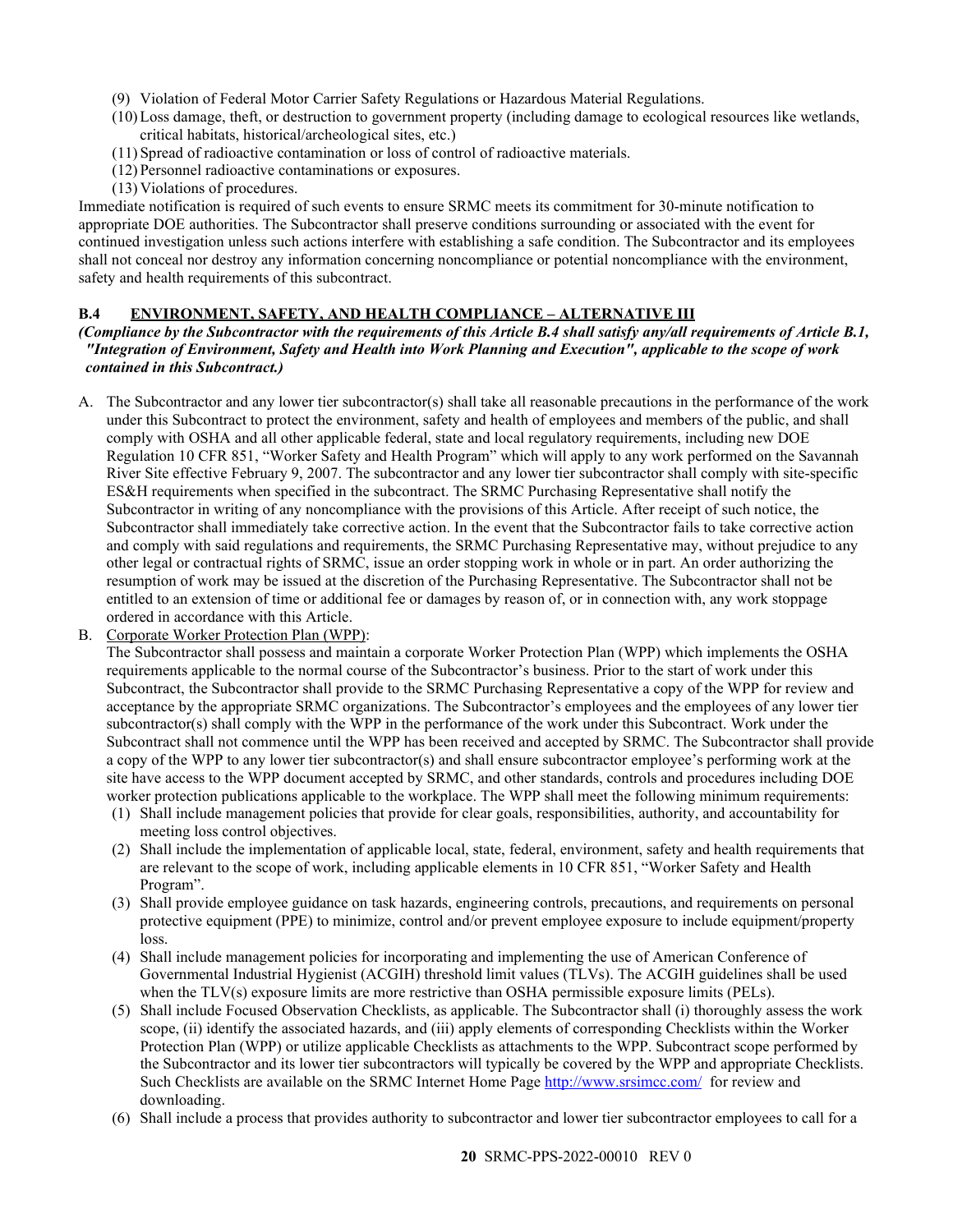"time out/ stop work" when unsafe conditions are observed and/or employee actions are likely to cause injury to themselves, other personnel, or cause damage to SRS property.

The Subcontractor shall provide mechanisms to involve workers in the development of WPP goals, objectives, and performance measures and in the identification and control of workplace hazards. Whenever a significant change or addition is made to the WPP, it shall be re-submitted to SRMC for review and acceptance. Examples of significant changes include any requirement deletions, additional scope added, total re-write or major revision. Additionally, the Subcontractor must submit annually to SRMC either an updated WPP for acceptance or a letter stating that no changes are necessary in the current accepted WPP.

C. Equipment Safety:

The Subcontractor shall ensure that major equipment used in the performance of work under this subcontract is inspected, operated and maintained by qualified competent personnel. As confirmation, the Subcontractor shall complete Form PF-44, Major Equipment Declaration, (copy available on the SRMC Internet Home Page) and provide one (1) copy to the Subcontract Technical Representative (STR), prior to placing any such equipment in service on the Savannah River Site. Additionally, prior to performing any activity involving the loading, unloading, and transporting of self-propelled medium or heavy duty equipment on the Savannah River Site, the Subcontractor shall complete the "Self- propelled Equipment Loading, Unloading & Transport Safety Review Checklist", copy available on the SRMC Home Page (under Supplier Forms & Documents) at [http://www.srsimcc.com/,](http://www.srsimcc.com/) and provide a copy to the STR.

D. Assigned Competent Person:

The Subcontractor shall designate in writing an Assigned Competent Person (ACP), and alternates, who will be responsible for SRS perimeter barricade escort and safety orientation for non-badged material/equipment delivery personnel and other non-badged Subcontractor personnel seeking temporary badges in support of the Subcontractor's work scope. The ACP shall be a responsible employee, cognizant of the subcontract scope and all applicable environmental, safety and health requirements, including any focused observation safety checklists. The ACP shall furnish an advance copy of applicable focused observation safety checklists to any non-badged temporary personnel anticipating entry onto SRS and shall meet entering personnel at the SRMC Badging Office, building 703-46A when they report for temporary badging. The ACP and entering personnel shall review the scope of work to be performed and upon arrival at the work site review, complete and date any applicable focused observation safety checklist(s). For material/equipment deliveries, the ACP shall review any applicable focused observation safety checklists with delivery personnel, including specific safety measures required for loading/unloading in accordance with OSHA and the WPP.

E. Safety and Health Representative:

The Subcontractor shall designate a safety and health professional or representative, as specified in the subcontract. The designation must include the person's qualifications and duties and be documented in the Subcontractor's Worker Protection Plan. A designated Safety Representative shall have a minimum of thirty (30) hours formal Safety and Health training in OSHA standards or pre-approved equivalent, having other safety related training certificates and/or job experience in General Industry/Construction safety with an understanding of 29 CFR 1910/1926 requirements. The Safety Representative shall solicit worker feedback during hazard review meetings, field safety inspections, incident investigations and document same when appropriate, e.g., new hazard requiring additional controls, defective equipment, observation of unsafe condition or behavior.

F. Material Safety Data Sheets:

The Subcontractor shall provide the STR copies of Material Safety Data Sheets for all chemicals brought to SRS prior to the initial use of such chemicals. In addition, the Subcontractor shall provide the STR with a current inventory on a monthly basis for chemicals stored on-site for thirty (30) or more days per EPCRA/CERCLA. All chemicals stored on-site shall follow NFPA storage guidelines.

G. Environmental Compliance:

The Subcontractor and any lower tier subcontractor(s) shall comply with all applicable environmental protection laws, Executive Orders, ordinances, regulations, directives, and codes. Upon request, the Subcontractor shall submit an Environmental Compliance Plan (ECP) outlining the methods proposed to address the environmental requirements specified in the scope of work. The ECP shall specify the person responsible for ensuring the requirements are met.

H. Site Reporting Requirements:

The Subcontractor shall immediately notify the STR or SRMC Purchasing Representative of any event/condition that may require reporting to the DOE. Further, the Subcontractor shall cooperate with any SRMC or DOE critique, analysis, or investigation and complete necessary reports for such events/conditions. Events/conditions that require reporting to DOE are defined in DOE Manual 231.1-2 (DOE M 231.1-1-2) and can include (but are not limited to):

- (1) Operational emergencies.
- (2) Occupational injury or illness (including exposures to hazardous substances in excess of allowable limits) and near misses.
- (3) Any on–the-job injury where an employee is taken offsite for something other than observation. The notification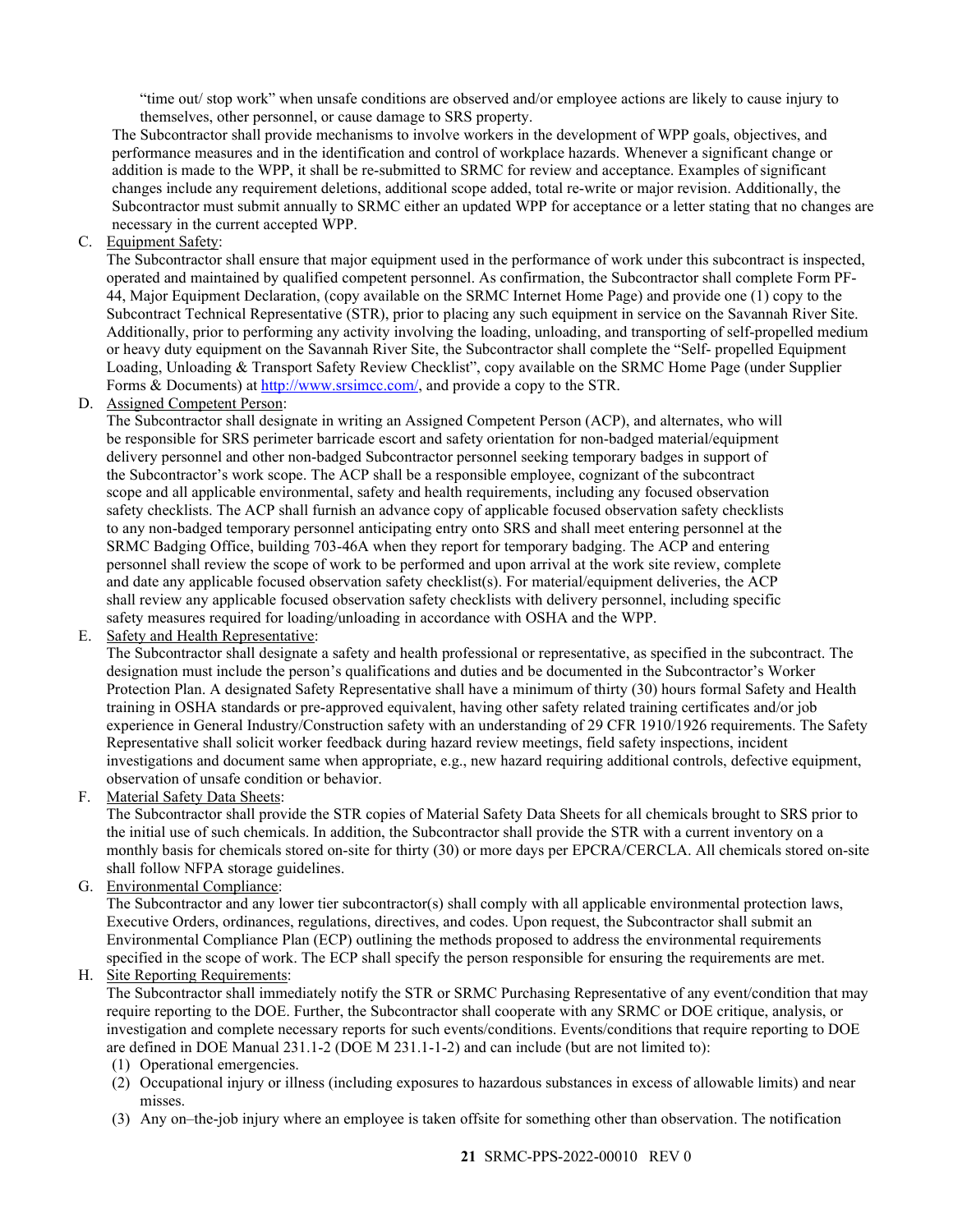requirement applies to any person who goes offsite for prompt medical treatment of any type. The mode of transportation (ambulance, personal vehicle, etc.) is not pertinent – any offsite transfers must be reported immediately.

- (4) Any violation of Lockout/Tagout controls where there are no credible barriers left between the worker, and the energy source regardless of whether or not there was an injury.
- (5) Fires/explosions.
- (6) Hazardous energy control failures.
- (7) Operations shutdown directed by management for safety reasons.
- (8) Environmental release of radioactive materials, hazardous substances, regulated pollutants, oil spills, etc.
- (9) Violation of Federal Motor Carrier Safety Regulations or Hazardous Material Regulations.
- (10)Loss damage, theft, or destruction to government property (including damage to ecological resources like wetlands, critical habitats, historical/archeological sites, etc.)
- (11) Spread of radioactive contamination or loss of control of radioactive materials.
- (12) Personnel radioactive contaminations or exposures.
- (13) Violations of procedures.

Immediate notification is required of such events to ensure SRMC meets its commitment for

30-minute notification to appropriate DOE authorities. The Subcontractor shall preserve conditions surrounding or associated with the event for continued investigation unless such actions interfere with establishing a safe condition. The Subcontractor and their employees shall not conceal nor destroy any information concerning noncompliance or potential noncompliance with the environment, safety and health requirements of this subcontract.

### <span id="page-21-0"></span>**B.5 PAYMENT BY SUBCONTRACTOR TO SRMC**

- A. The Subcontractor shall receive title to all property to be dismantled, demolished, or removed under this subcontract and not specifically designated in the Schedule as being retained by SRMC. Except as provided in paragraph C below, the title shall vest in the Subcontractor immediately upon SRMC's issuing the notice of award, or if a performance bond is to be furnished, upon SRMC's issuing a notice to proceed with the work. SRMC shall not be responsible for the condition of or any loss or damage to the property.
- B. The Subcontractor shall promptly remove from the site all property acquired by the Subcontractor. SRMC shall not permit storage of property on the site beyond the completion date.
- C. Upon written notice to the Subcontractor while the aforesaid property remains in the possession of the Subcontractor, SRMC may reclaim title to any of the property if SRMC determines:
	- (1) that the property does contain, or may contain, classified U.S. Government data (in any form), and/or technology sensitive to the national interest, or
	- (2) that the property is "Proliferation Sensitive Property", as defined in Article A.19 of these Terms and Conditions. SRMC and the Government are not liable to the Subcontractor for any costs associated with the inadvertent inclusion of such property in the Subcontract. If payment has been made for any such property, the payment shall be refunded to the Subcontractor. Any reshipment costs involved will be the responsibility of SRMC. Once notified by SRMC of its intent to reclaim the aforesaid property, the Subcontractor agrees to take all reasonable measures to safeguard the aforesaid property until reclaimed by SRMC.
- D. The Subcontractor shall perform the work within the time called for under this subcontract, and before proceeding with the work, shall make full payment to SRMC, as provided for in the Subcontract. Checks shall be made payable to the office designated in the subcontract.

### <span id="page-21-1"></span>**B.6 FITNESS FOR DUTY AND WORKPLACE SUBSTANCE ABUSE PROGRAM**

CONTRACTOR expects that Subcontractor and lower tier subcontractor employees who will perform work on-site will be physically and mentally fit to meet the requirements of the job descriptions for labor under this Subcontract. SRMC has absolute authority to reject said employees who are not fit for duty or manifest their unfitness after performing work, and Subcontractor and lower tier subcontractors will immediately replace said employees as a condition of this Subcontract.

### A. Fitness for Duty:

- (1)(i) The Subcontractor shall advise employees and the employees of lower tier subcontractors and agents that it is the policy of SRMC to prohibit the use, possession, sale and distribution of alcohol, drugs or other controlled substance within the limits of the Savannah River Site (SRS), and/or any off-Site facilities, and to prohibit the presence of individuals who have such substances in the body for non-medical reasons. Any Subcontractor employee who is found in violation of the policy may be removed or barred from the site.
	- (ii) The Subcontractor agrees to advise its employees and the employees of lower tier subcontractors of the above policy prior to assignment to the Site and to maintain documentation that such advice has been given.
- (2) SRMC will collect urine specimens when Subcontractor employees are processed for badging. SRMC will send these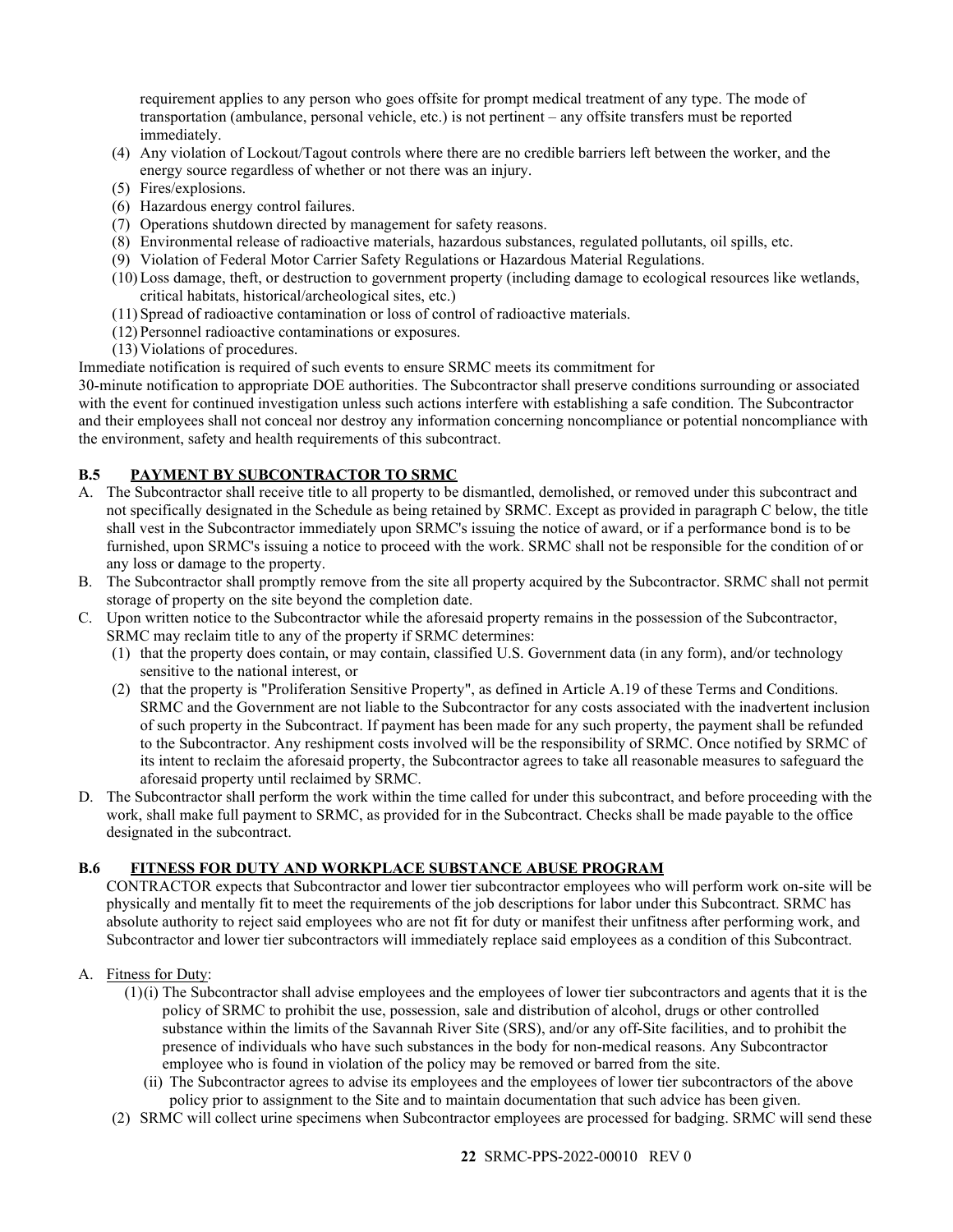specimens to a consultant for testing and verification. The testing process may take up to five (5) days to obtain results. In the event of "positive" findings, the Subcontractor will be notified and shall bring the individual to the Badge Office for an "Exit Conference". The Subcontractor then agrees to promptly remove such individual from the Savannah River Site and return the badge to the SRMC Subcontractor Badge Office.

- (3) The Subcontractor agrees to secure the written consent of employees to release results of urine tests to the designated SRMC representative. SRMC agrees to use such results solely in connection with its decision as to whether to permit a Subcontractor employee, lower tier subcontractor employee or agent to access Savannah River Site property.
- (4) SRMC will also conduct for-cause and random drug and alcohol testing on all employees badged by SRMC. The Subcontractor agrees to comply with and secure the compliance of its employees and employees of lower tier subcontractors with this testing. In the event of "positive" findings, the Subcontractor agrees to promptly remove such individual from the Savannah River Site and return his or her badge to the SRMC Subcontractor Badging Office.
- (5) A Breath Alcohol Test will be given during the initial badging process and the results will be available immediately. In the event of "positive" findings, the Subcontractor's employee will not be badged, shall be issued a temporary pass, and will be escorted offsite by a Subcontractor's Representative.
- B. Suitability for Employment:
	- (1) Subcontractor employees, including employees of lower tier subcontractors, who are to be badged to permit Savannah River Site access, must successfully complete a Suitability for Employment process. As part of this process, the Subcontractor agrees to advise its employees and employees of lower tier subcontractors that they will be required to complete certain forms, which authorize background investigations. These forms shall be submitted during the badging process.
	- (2) Employees will be issued a photo badge and allowed site access on the first reporting day. In the event a Subcontractor's employee subsequently fails to successfully complete the background investigation, the Subcontractor agrees to promptly remove such individual from the site and to return the badge to the SRMC Subcontractor Badging Office.
	- (3) Subcontractor agrees to advise its employees of the above requirement prior to assignment to the Savannah River Site and to maintain documentation that such advice has been given.
	- (4) Subcontractor also shall advise its employees and lower tier subcontractors whose employees are performing work at SRS that they shall inform Subcontractor of any arrest or indictment by any law enforcement agency as soon as practicable; and Subcontractor shall inform SRMC, within 24 hours in writing (Email is acceptable) of its or its lower tier subcontractor's employee's name and the alleged facts of the arrest or indictment. SRMC shall make a determination of the employee's continued suitability for employment at SRS.

## <span id="page-22-0"></span>**B.7 GENERAL EMPLOYEE TRAINING AND ANNUAL REFRESHER TRAINING FOR SUBCONTRACT EMPLOYEES**

### *(The following terms are applicable if performance of this Order will require the Subcontractor's employee(s) to perform work on SRS premises for more than ten (10) working days.)*

A. (1) General Employee Training (GET):

The Subcontractor shall inform his employees and the employees of his lower tier subcontractors and agents that it is the policy of Washington Savannah River SRMC to adhere to the requirements contained in the DOE Order entitled "Personnel Selection, Qualification and Training Requirements," which requires any individual, employed either full or part- time at any DOE reactor or non-reactor facility to receive selected general training.

(2)Successful Completion Required:

Said employees, referred to in the remainder of this document as "individual", must successfully complete the training known as "General Employee Training" (GET) as offered by the SRS. The GET sessions are given by a Savannah River Site authorized GET instructor. There are three categories of GET.

- (i) Category 1 consists of viewing a video that lasts for one hour. This category is limited to delivery personnel, visitors, and other temporary personnel that require badged access to the general site and property protection areas and are typically on site greater that 10 days, but not consecutively, in a calendar year.
- (ii) Category 2 consists of viewing a video and a written examination and lasts for approximately two hours. This category would apply to visitors or other temporary personnel that require badged access to the general site and property protection areas and are on site greater than 10 days consecutively in a calendar year, and additional training is not required as determined by SRMC.
- (iii) Category 3 consists of eight hours of training and includes instructor lecture along with audio and visual aids and a written examination. This category applies to individuals who require badged access to the general site, property protection areas, or security-controlled areas and additional training is required, as determined by SRMC.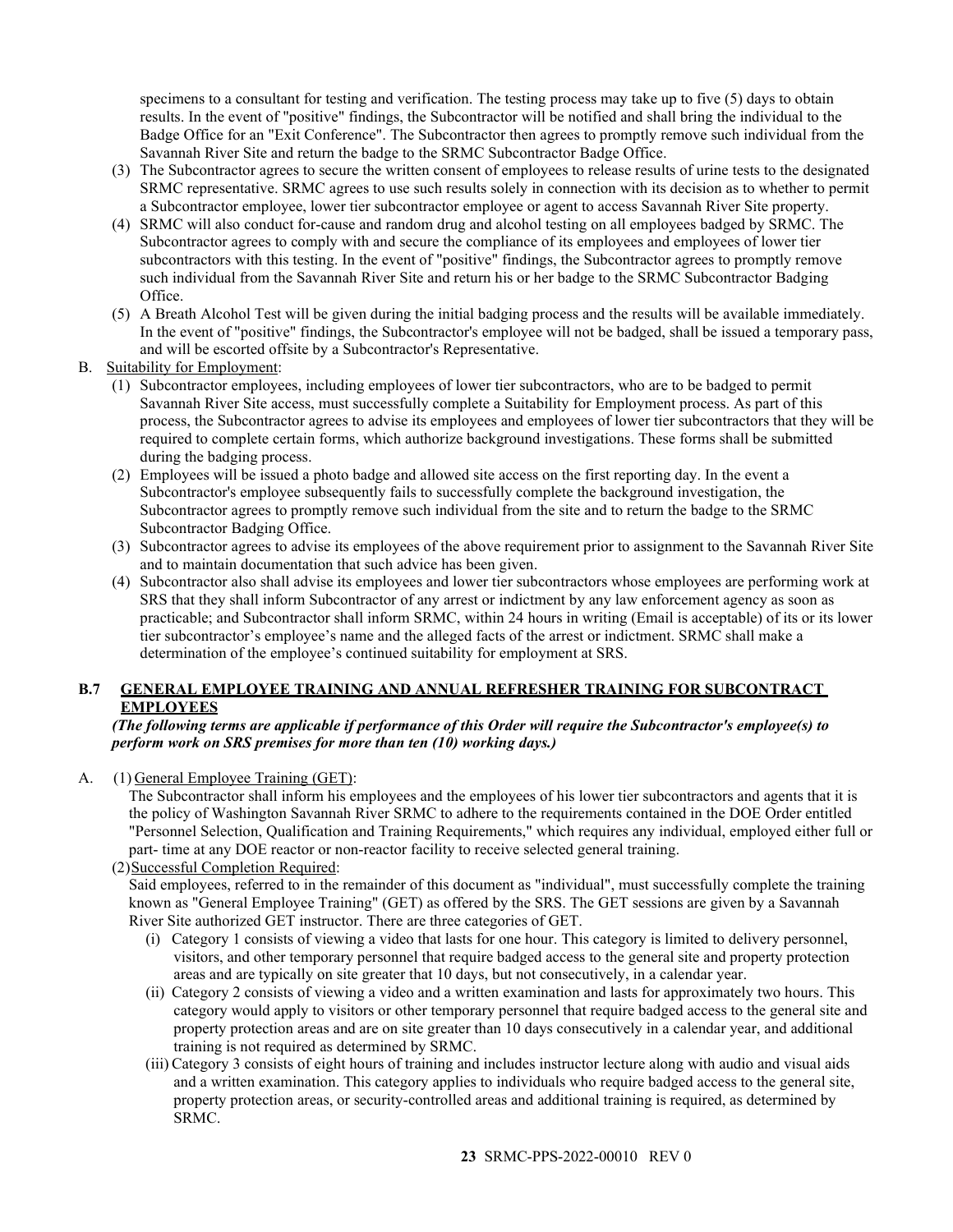- (3) Successful Completion Defined:
	- Successful completion occurs when the individual
	- (i) Is scheduled for GET,
	- (ii) Attends the GET session,
	- (iii) Obtains a test score of 70% or greater on the written examination, if required, (100% is the highest obtainable score), and
	- (iv) Properly completes all documents (rosters, exam answer sheet, etc.).
- (4) Unsuccessful Completion Defined:

If the individual fails to successfully complete GET, the individual is given a failure notice and is to notify the Subcontract Technical Representative (STR) for rescheduling for remedial training or for a re-test. The individual will be allowed several chances to successfully complete the GET. Continued failure to successfully complete GET will result in resolution by the STR.

(5) Scheduling for GET:

The STR shall direct the individual to the appropriate training center to attend the GET session. GET training is scheduled subject to demand.

- (6) Records:
	- GET records will be maintained by SRMC.
- E. Annual Refresher Training:

Refresher Training is required after an individual's initial successful completion of all categories of GET, regardless of the individual's present employer. Category 1 and Category 2 GET training must be repeated annually. For Category 3, successful completion of Consolidated Annual Training (CAT) is required. The Subcontractor is responsible for scheduling its employees for this training. The STR may be contacted for assistance.

F. Upon providing proof of successful completion of GET either at another DOE facility, or while employed by a firm other than the Subcontractor under this Subcontract, the employee will not be required to repeat this training.

## <span id="page-23-0"></span>**B.8 SECURITY EDUCATION REQUIREMENTS FOR SUBCONTRACTORS**

#### *(The following items are applicable if performance of this subcontract will require the Subcontractor's employee(s) to receive a security badge.)*

- A. Subcontractor Security Education Coordinator:
	- (1) If this Subcontract will require a force of more than thirty (30) subcontract employees receive badges, then the Subcontractor shall provide to the SRMC Security Education Office, the name of its representative appointed to administer its Security Education Program. This representative shall be referred to as the Subcontractor Security Education Coordinator (SSEC).
	- (2) If this Subcontract will require that less than thirty (30) subcontract employees receive badges, then the SRMC Subcontract Technical Representative (STR) will perform the activities discussed in this Supplement.
- B. SRMC Roster:

The SSEC will be responsible for providing the STR with a roster of all subcontract personnel receiving a badge. At a minimum the data shall include name, social security number, and work telephone number, clearance level and place where work is generally performed. This list shall be kept current and updated every sixty-(60) days.

C. Initial Briefing:

The SSEC will ensure that all subcontract personnel, regardless of clearance level, receive an Initial Security Briefing. This briefing consists of videotape shown during initial General Employee Training (GET), or at the time of badging for those individuals not required to attend GET.

D. Comprehensive Briefing:

If subcontract personnel have a clearance at the inception of this Subcontract or receive a clearance at any time during the course of the Subcontract, the SSEC/STR will ensure that those subcontract employees receive a Comprehensive Briefing from SRMC.

E. Annual Refresher Briefing:

The SSEC/STR shall ensure that all subcontract employees receive, at least once in a twelve-(12) month period, an Annual Security Refresher briefing from SRMC. This briefing is provided during GET Refresher Training.

F. Foreign Travel Briefing:

If a subcontract employee plans a trip to a sensitive country, whether on official business or for pleasure, the SSEC/STR is responsible for ensuring that the individual receives a Foreign Travel Briefing from SRMC before departing and a Debriefing upon return. The OPSEC Officer is responsible for these Briefings.

G. Badge Retrieval at Termination:

The Subcontractor is responsible for ensuring that badges are returned or accounted for when a subcontract employee terminates employment or when Subcontract is completed. The employee must report to Employment Processing Center,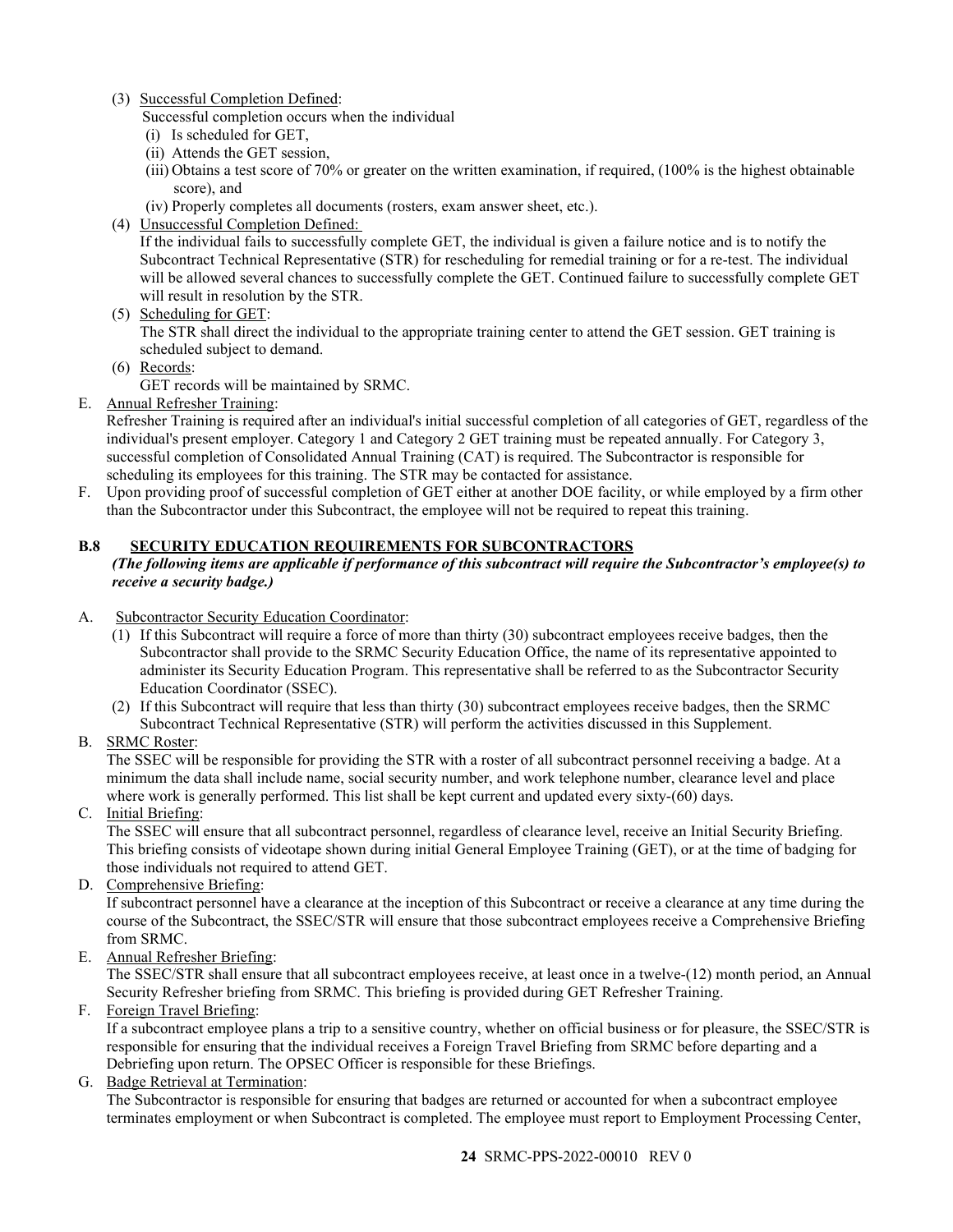for proper completion of out-processing and badge return. This effort should be coordinated with the SRMC STR.

H. Termination Briefing:

When a subcontract employee terminates employment or is reassigned, the SSEC/STR will ensure that a Termination Briefing by SRMC is given and the appropriate forms are executed. Briefing materials and appropriate forms are provided by SRMC.

## <span id="page-24-0"></span>**B.9 LIMITATION OF FUNDS** *(This article is applicable only if this Subcontract is partially funded.)*

- A. Of the total price of this Subcontract, the sum of \$ is presently available for payment and allotted to this Subcontract. It is anticipated that additional funds will be allocated to the Subcontract in accordance with the following schedule until the total price of the Subcontract is funded:
- B. The Subcontractor agrees to perform or have performed work on this Subcontract up to the point at which, if this Subcontract is terminated pursuant to the Termination For Convenience of SRMC article of this Subcontract, the total amount payable by SRMC (including amounts payable for subcontracts and settlement costs) pursuant to the Termination For Convenience of SRMC article would, in the exercise of reasonable judgment by the Subcontractor, approximate the total amount at the time allotted to the Subcontract. The Subcontractor is not obligated to continue performance of the work beyond that point. SRMC is not obligated in any event to pay or reimburse the Subcontractor more than the amount from time to time allotted to the Order, anything to the contrary in the Termination for Convenience of SRMC article notwithstanding.
	- C. (1) It is contemplated that funds presently allotted to this Order will cover the work to be performed until .
		- (2) If funds allotted are considered by the Subcontractor to be inadequate to cover the work to be performed until that date, or an agreed date substituted for it, the Subcontractor shall notify SRMC in writing when within the next 60 days the work will reach a point at which, if the Order is terminated pursuant to the Termination For Convenience of SRMC article of the Order, the total amount payable by SRMC (including amounts payable for subcontracts and settlement costs) pursuant to the Termination For Convenience of SRMC article will approximate 75 percent of the total amount then allotted to the Order.
		- (3) (i) The notice shall state the estimated date when the point referred to in subparagraph C.(2) of this clause will be reached and the estimated amount of additional funds required to continue performance to the date specified in subparagraph C.(1) of this clause, or an agreed date substituted for it.
			- (ii) The Subcontractor shall, sixty days in advance of the date specified in subparagraph C.(1) of this clause, or an agreed date substituted for it, advise SRMC in writing as to the estimated amount of additional funds required for the timely performance of the Subcontract for a further period as may be specified in the Subcontract or otherwise agreed to by the parties.
		- (4) If, after the notification referred to in subdivision  $C(3)(ii)$  of this clause, additional funds are not allotted by the date specified in subparagraph C.(1) of this clause, or an agreed date substituted for it, SRMC shall, upon the Subcontractor's written request, terminate this Subcontract on that date or on the date set forth in the request, whichever is later, pursuant to the Termination For Convenience of SRMC article.
- (D) When additional funds are allotted from time to time for continued performance of the work under this Subcontract, the parties shall agree on the applicable period of Subcontract performance to be covered by these funds. The provisions of paragraphs B and C of this clause shall apply to these additional allotted funds and the substituted date pertaining to them, and the Subcontract shall be modified accordingly.
- (E) If, solely by reason of SRMC's failure to allot additional funds in amounts sufficient for the timely performance of this Subcontract, the Subcontractor incurs additional costs or is delayed in the performance of the work under this Subcontract, and if additional funds are allotted, an equitable adjustment shall be made in the price or prices (including appropriate target, billing, and ceiling prices where applicable) of the work to be performed.
- (F) SRMC may at any time before termination, and, with the consent of the Subcontractor, after notice of termination, allot additional funds for this Subcontract.
- (G) The provisions of this clause with respect to termination shall in no way be deemed to limit the rights of SRMC under the Termination for Cause article of this Subcontract. This clause shall become inoperative upon the allotment of funds for the total price of the work under this Subcontract except for rights and obligations then existing under this clause.
- (H) Nothing in this clause shall affect the right of SRMC to terminate this Subcontract pursuant to the Termination for Convenience of SRMC article of the Subcontract.

## <span id="page-24-1"></span>**B.10 SERVICE CONTRACT LABOR STANDARDS(AUG 2018)**

*Incorporated by Reference* FAR 52.222-41

## **B.12 STATEMENT OF EQUIVALENT RATES FOR FEDERAL HIRES (MAY 2014)**